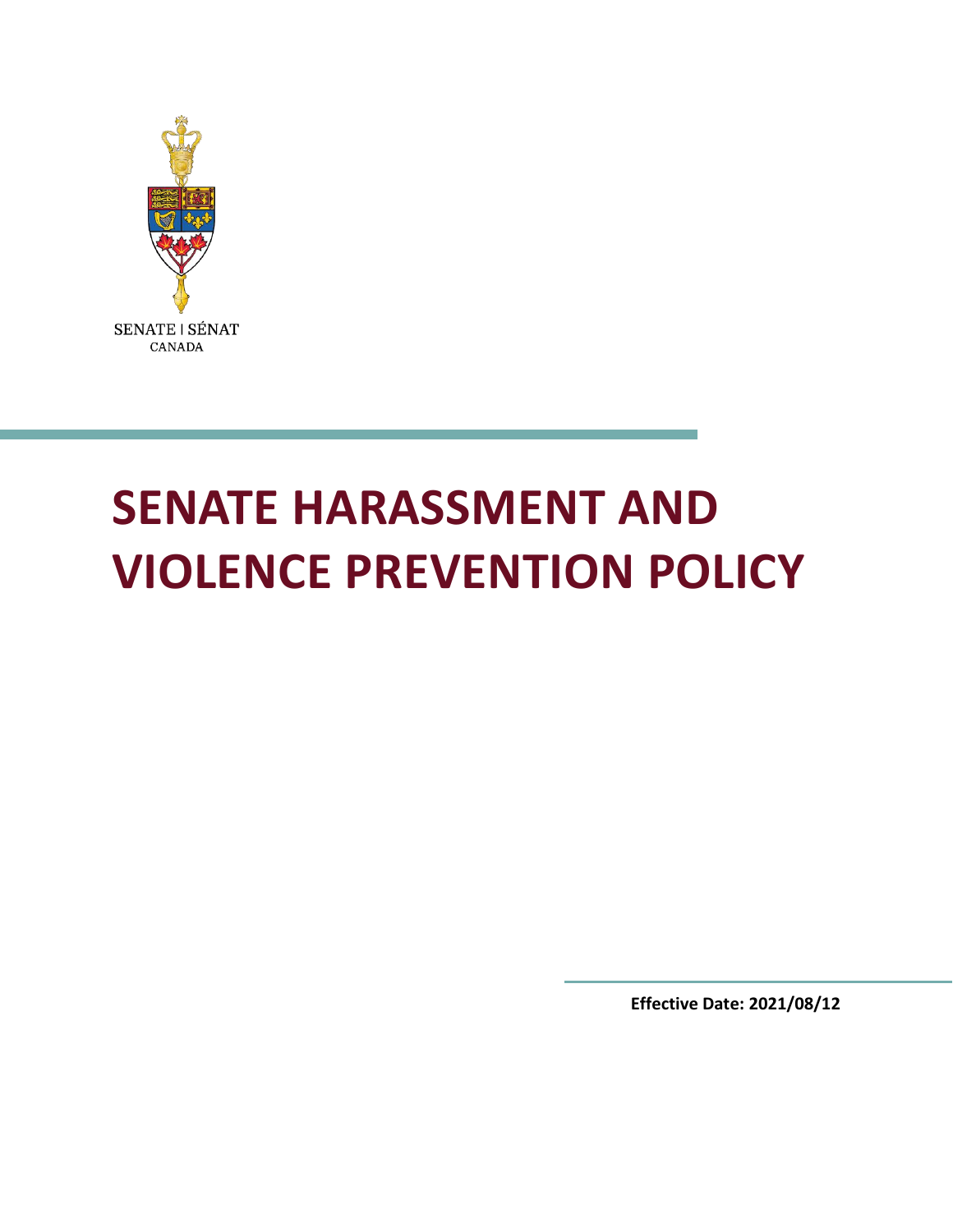# **TABLE OF CONTENTS**

| 1.0    |                                                                              |
|--------|------------------------------------------------------------------------------|
| 1.1    |                                                                              |
| 1.2    |                                                                              |
| 1.3    |                                                                              |
| 1.4    |                                                                              |
| 1.5    |                                                                              |
| 1.6    |                                                                              |
| 1.6.1  |                                                                              |
| 1.6.2  |                                                                              |
| 1.6.3  |                                                                              |
| 1.6.4  |                                                                              |
| 1.7    | Factors that Contribute to Workplace Harassment and Violence  4              |
| 1.7.1  |                                                                              |
| 1.7.2  |                                                                              |
| 1.7.3  |                                                                              |
| 1.8    |                                                                              |
| 1.9    |                                                                              |
| 1.9.1  |                                                                              |
| 1.9.2  |                                                                              |
| 1.9.3  |                                                                              |
| 1.10   |                                                                              |
| 1.10.1 |                                                                              |
| 1.10.2 |                                                                              |
| 1.10.3 |                                                                              |
| 1.10.4 |                                                                              |
| 1.10.5 |                                                                              |
| 1.10.6 |                                                                              |
| 1.10.7 |                                                                              |
| 1.10.8 |                                                                              |
| 1.10.9 |                                                                              |
|        |                                                                              |
| 1.11   |                                                                              |
| 1.12   |                                                                              |
| 1.13   |                                                                              |
| 1.14   |                                                                              |
| 1.15   | Complaints Related to Employer Non-Compliance with the Canada Labour Code or |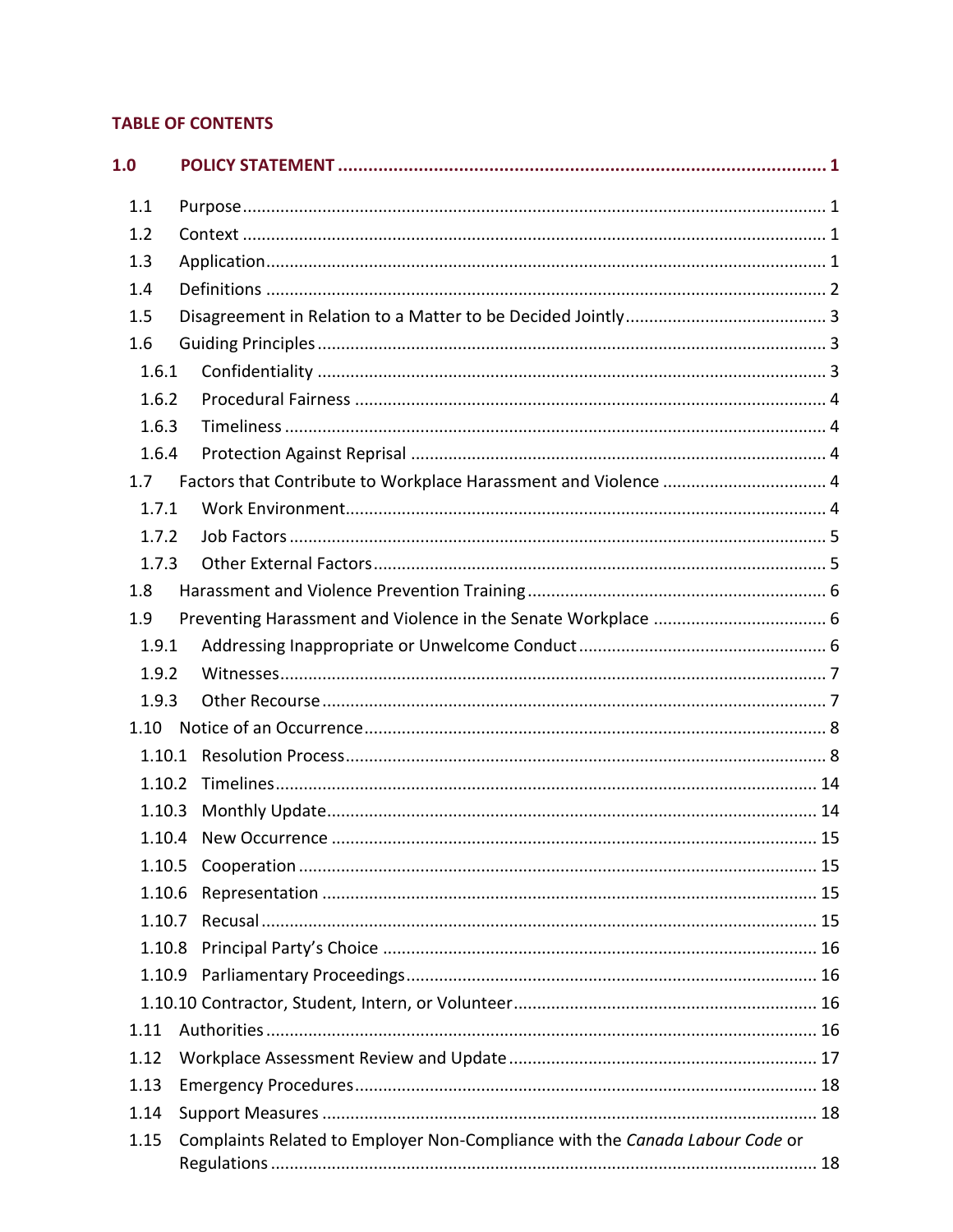| 2.0 |                                                                              |  |
|-----|------------------------------------------------------------------------------|--|
| 2.1 |                                                                              |  |
| 2.2 |                                                                              |  |
| 2.3 |                                                                              |  |
| 3.0 |                                                                              |  |
| 4.0 |                                                                              |  |
| 5.0 |                                                                              |  |
| 5.1 |                                                                              |  |
| 5.2 |                                                                              |  |
| 5.3 |                                                                              |  |
| 6.0 |                                                                              |  |
|     | APPENDIX A - ADDRESSING INAPPROPRIATE OR UNWELCOME CONDUCT IN THE CONTEXT OF |  |
|     |                                                                              |  |
|     | APPENDIX B - EXAMPLES OF WORKPLACE HARASSMENT AND VIOLENCE CONDUCT  28       |  |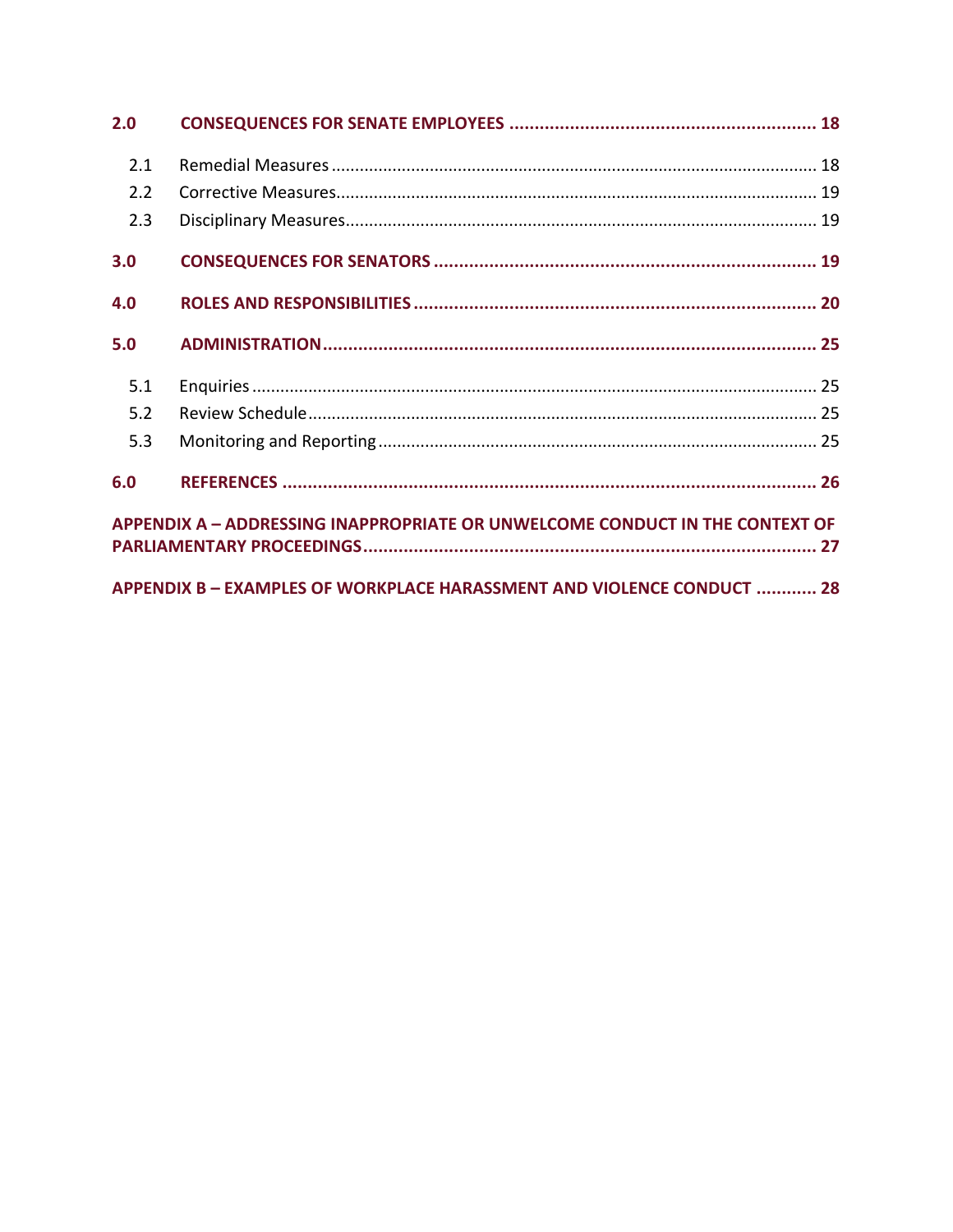# <span id="page-3-0"></span>**1.0 POLICY STATEMENT**

#### <span id="page-3-1"></span>**1.1 Purpose**

All senators — together with staff in their offices and employees in the Senate Administration — are committed to fostering a culture of respect in the Senate workplace. **Harassment and violence are not tolerated from anyone, at any time, in the Senate of Canada workplace.** As an organization, the Senate strives to provide a workplace environment in which all are treated with respect, fairness, and dignity. Persons at all levels and in all roles in the Senate are accountable for their actions and share a responsibility to ensure that conduct not conducive to a culture of respect is addressed promptly, fairly, and effectively.

This Policy describes the roles and responsibilities of every person in the Senate workplace to ensure a work environment free from harassment and violence. As well, it provides processes to resolve occurrences of harassment and violence.

#### <span id="page-3-2"></span>**1.2 Context**

This Policy builds on the report of the Subcommittee on Human Resources of the Standing Committee on Internal Economy, Budgets, and Administration ("CIBA") entitled *Modernizing the Senate's Anti-Harassment Policy: Together let's protect our healthy work life*. CIBA is committed to creating a safe space in the Senate workplace by promoting positive and proactive leadership, with the ultimate goal of eradicating workplace harassment and violence in the Senate.

This Policy also implements the requirements of Part II of the *Canada Labour Code* and the *Work Place Harassment and Violence Prevention Regulations* (Regulations) in relation to a workplace harassment and violence prevention policy.

#### <span id="page-3-3"></span>**1.3 Application**

This Policy applies to

- all senators;
- any person employed by the Senate, including the Clerk of the Senate and the Usher of the Black Rod, who are appointed by the Governor in Council;
- persons providing services to a senator or the Senate Administration under a contract for services; and
- students, interns, and volunteers working in senators' offices or for the Senate Administration.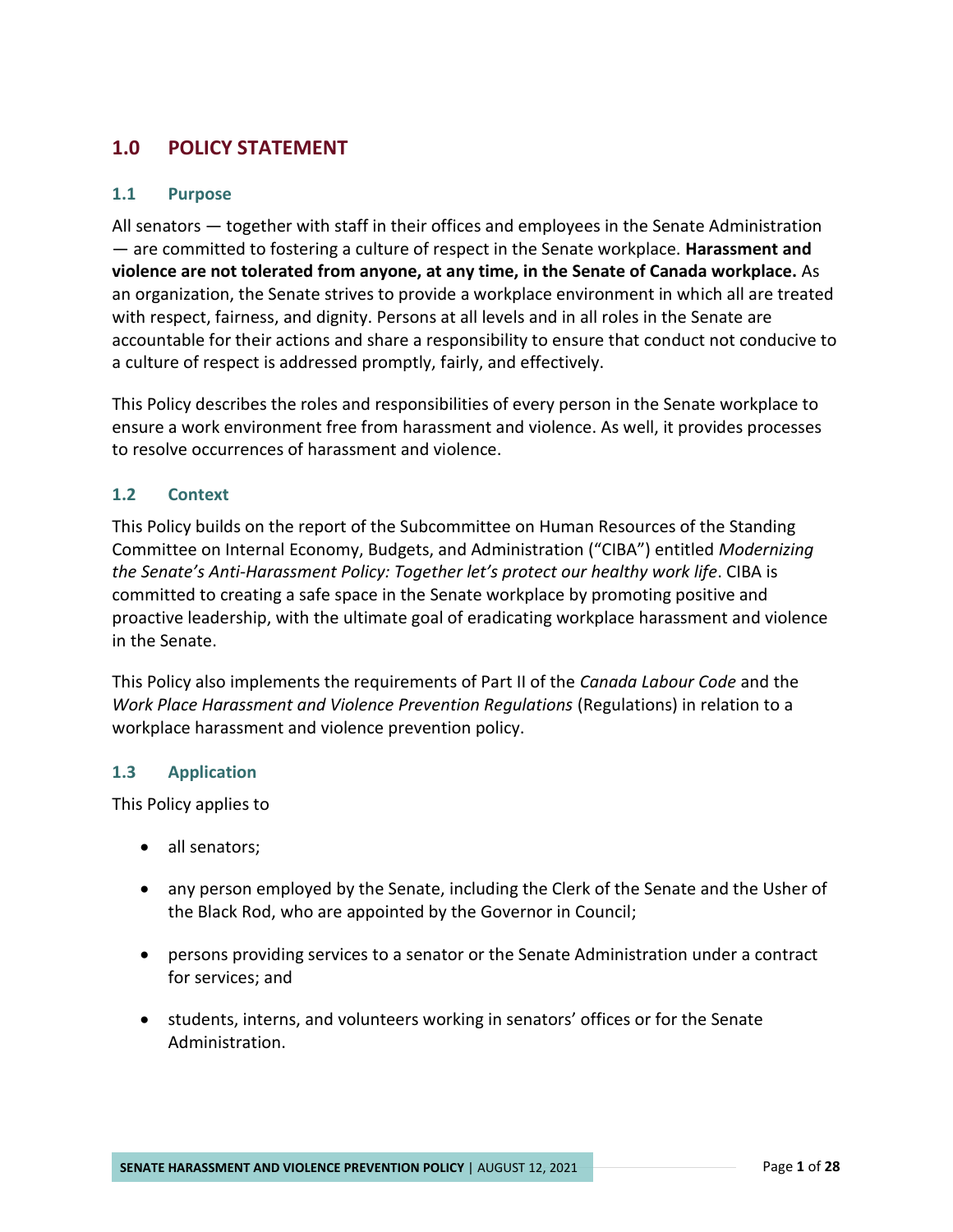This Policy applies to conduct occurring within the Senate precinct, as well as in any other place or context where a person to whom this policy applies is engaged in work for the Senate or is otherwise representing the Senate, including in social events and on social media.

The Senate – and, subject to the Senate's authority, its committees – have the exclusive authority to regulate their own proceedings. Individuals taking part in parliamentary proceedings are covered by parliamentary privilege in order to enable the Senate and senators to fulfill their constitutional role without undue interference, obstruction or fear of external retribution. This privilege is fundamental to parliamentary democracy and allows senators to express themselves fully. Conduct that forms part of the proceedings is broadly defined as words spoken on the record during a Senate sitting or a committee meeting, action taken pursuant to an order of the Senate or a committee and certain actions in furtherance of Senate or committee work. Everyone taking part in parliamentary proceedings is expected to act respectfully. Inappropriate or unwelcome conduct that forms part of parliamentary proceedings as well as questions of order and decorum do not fall within the purview of this Policy; they may be brought to the attention of the Speaker or the Chair, as the case may be, in accordance with the Rules of the Senate and parliamentary practice. For more information, see Appendix A – Addressing Inappropriate or Unwelcome Conduct in the Context of Parliamentary Proceedings.

However, the application of parliamentary privilege is not unlimited. This Policy applies to all conduct that does not form part of those proceedings even if it occurs in the Senate Chamber or in a committee room.

#### <span id="page-4-0"></span>**1.4 Definitions**

The following definitions apply in this Policy.

**conciliation** means a process in which the principal and responding parties use a conciliator who meets with them both separately and together in an attempt to resolve an occurrence.

**day** means any day, regardless of whether the Senate has a sitting on that day. If a time limit for performing an action falls on a Saturday, a Sunday, or a holiday, the action may be performed on the next day that is not a Saturday, a Sunday, or a holiday.

**decision-making authority** means the decision-making authority under section 1.11 of this Policy.

**designated recipient** means the person or work unit, designated by the Subcommittee on Agenda and Procedure ("Steering Committee") of CIBA, to whom notice of an occurrence may be provided. For the purposes of this Policy, Acosys Consulting Services, an impartial third party, will act as the designated recipient.

**harassment and violence** means "any action, conduct or comment, including of a sexual nature, that can reasonably be expected to cause offence, humiliation or other physical or psychological injury or illness to an employee, including any prescribed action, conduct or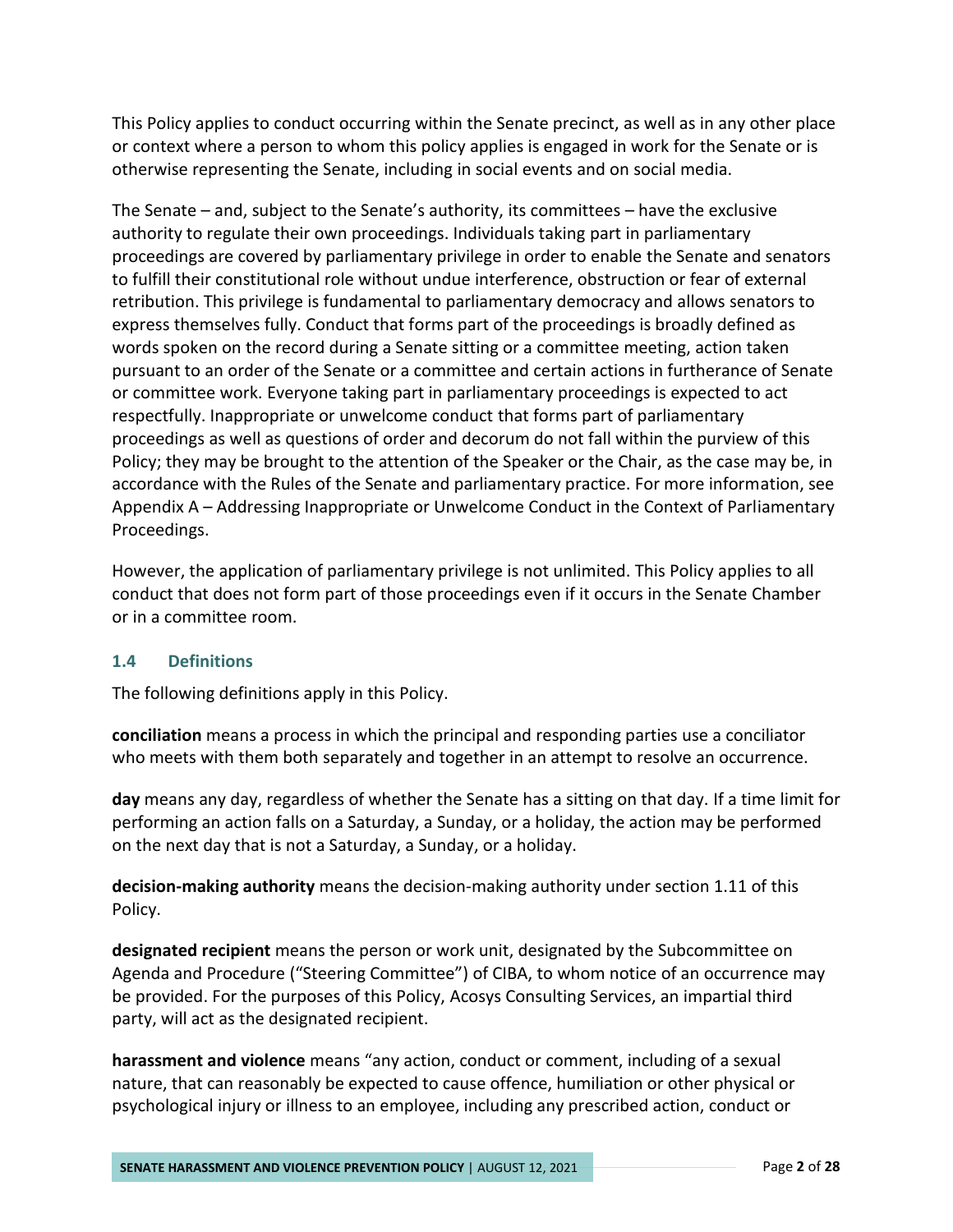comment". This definition appears in subsection 122(1) of the *Canada Labour Code*. For the purpose of this Policy, the reference to "employee" in this definition is meant to include every person to whom this Policy applies. For examples, refer to Appendix B – Examples of Workplace Harassment and Violence Conduct.

**notified authority** means the notified authority under section 1.11 of this Policy.

**occurrence** means an occurrence of harassment and violence in the workplace.

**Policy Committee** means the Senate's Policy Health and Safety Committee established under section 134.1 of the *Canada Labour Code*.

**principal party** means a person to whom this Policy applies who is the object of the occurrence in a notice of an occurrence.

**responding party** means the person who is alleged to have been responsible for the occurrence in a notice of an occurrence.

**subcommittee** means the subcommittee designated by CIBA for the purposes of this Policy.

**supervisor** means a person who has authority over an employee, including a senator as supervisor of their staff, but excluding team leaders who hand out work but are not involved in performance management or disciplinary matters.

**witness** means a person who witnessed an occurrence or is informed of an occurrence by the principal party or responding party.

**workplace** means any place where a person to whom this Policy applies is engaged in work for the Senate or a senator.

**Workplace Committee** means a Senate's Work Place Health and Safety Committee established under section 135 of the *Canada Labour Code*.

#### <span id="page-5-0"></span>**1.5 Disagreement in Relation to a Matter to be Decided Jointly**

If, under this Policy, the subcommittee or any other decision-making authority is required to do something jointly with the Policy Committee or the Workplace Committee and they are unable to agree on any matter, the decision of the subcommittee or other decision-making authority, as the case may be, prevails.

#### <span id="page-5-1"></span>**1.6 Guiding Principles**

The guiding principles in the application of this Policy are the following:

#### <span id="page-5-2"></span>**1.6.1 Confidentiality**

Respect for the privacy of all involved is paramount in any matter related to harassment and violence. All matters under this Policy (e.g., notice of an occurrence, conciliation, investigation,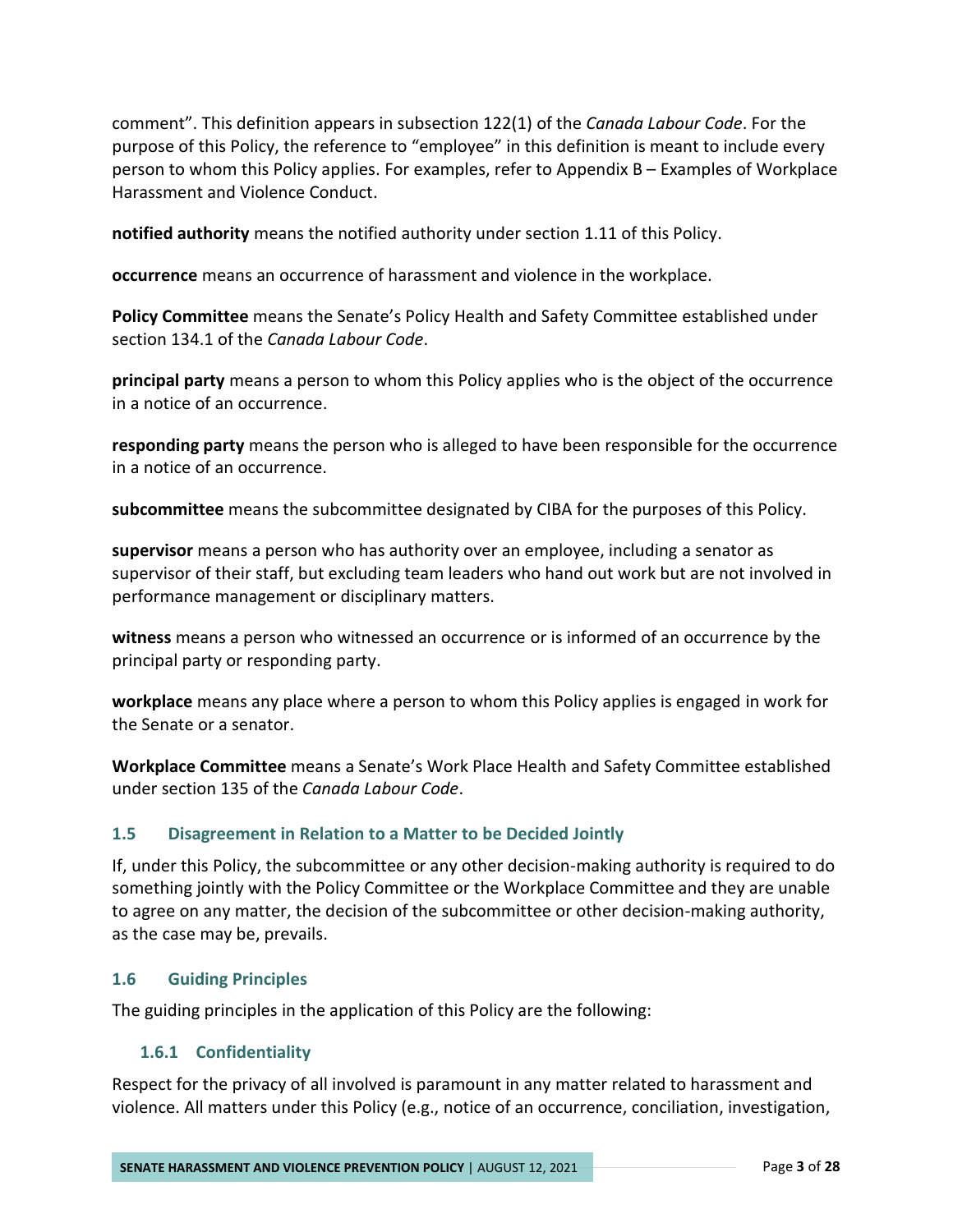etc.) are to be treated confidentially. Information in relation to matters under this Policy may only be disclosed in accordance with this Policy or as required by law. Unauthorized disclosure of information may be subject to disciplinary action.

Disclosure of any information that is likely to reveal the identity of a person involved in an alleged occurrence (principal party, responding party, or witness) outside of the resolution process and without that person's written consent is prohibited unless required by law. For greater certainty, any person involved in a resolution process under this Policy (such as a principal party, a responding party, or a witness) may inform their supervisor, while respecting the confidentiality of the resolution process, of their involvement in the resolution of an occurrence, for the purpose of the supervisor facilitating that person's involvement in any process under this Policy.

# <span id="page-6-0"></span>**1.6.2 Procedural Fairness**

Every person who participates in any process under this Policy is to be treated with respect and dignity. As well, every principal party or responding party who participates in any process under this Policy has the right to be heard; the right to information about the process; and the right to a fair, timely, and impartial resolution process.

# <span id="page-6-1"></span>**1.6.3 Timeliness**

Matters in relation to this Policy are expected to be addressed promptly. The resolution process in relation to an occurrence is generally expected to be completed no later than six (6) months after the day on which notice of an occurrence is provided. More information in relation to timelines can be found in sections 1.10.1 (Resolution Process) and 1.10.2 (Timelines) of this Policy.

# <span id="page-6-2"></span>**1.6.4 Protection Against Reprisal**

Reprisal against any person who participates in good faith in any process under this Policy is prohibited and will be sanctioned. All concerns about reprisal are to be directed to the designated recipient, who is to address them promptly.

# <span id="page-6-3"></span>**1.7 Factors that Contribute to Workplace Harassment and Violence**

The workplace assessment conducted pursuant to section 5 of the Regulations has identified a number of factors that can contribute to workplace harassment and violence in the Senate workplace. These factors can be divided into three (3) general categories:

# <span id="page-6-4"></span>**1.7.1 Work Environment**

Certain work environments and workplace designs can result in additional risks that may lead to harassment and violence. This can include:

- working with the public;
- dealing with demanding and sometimes disrespectful/impatient clients;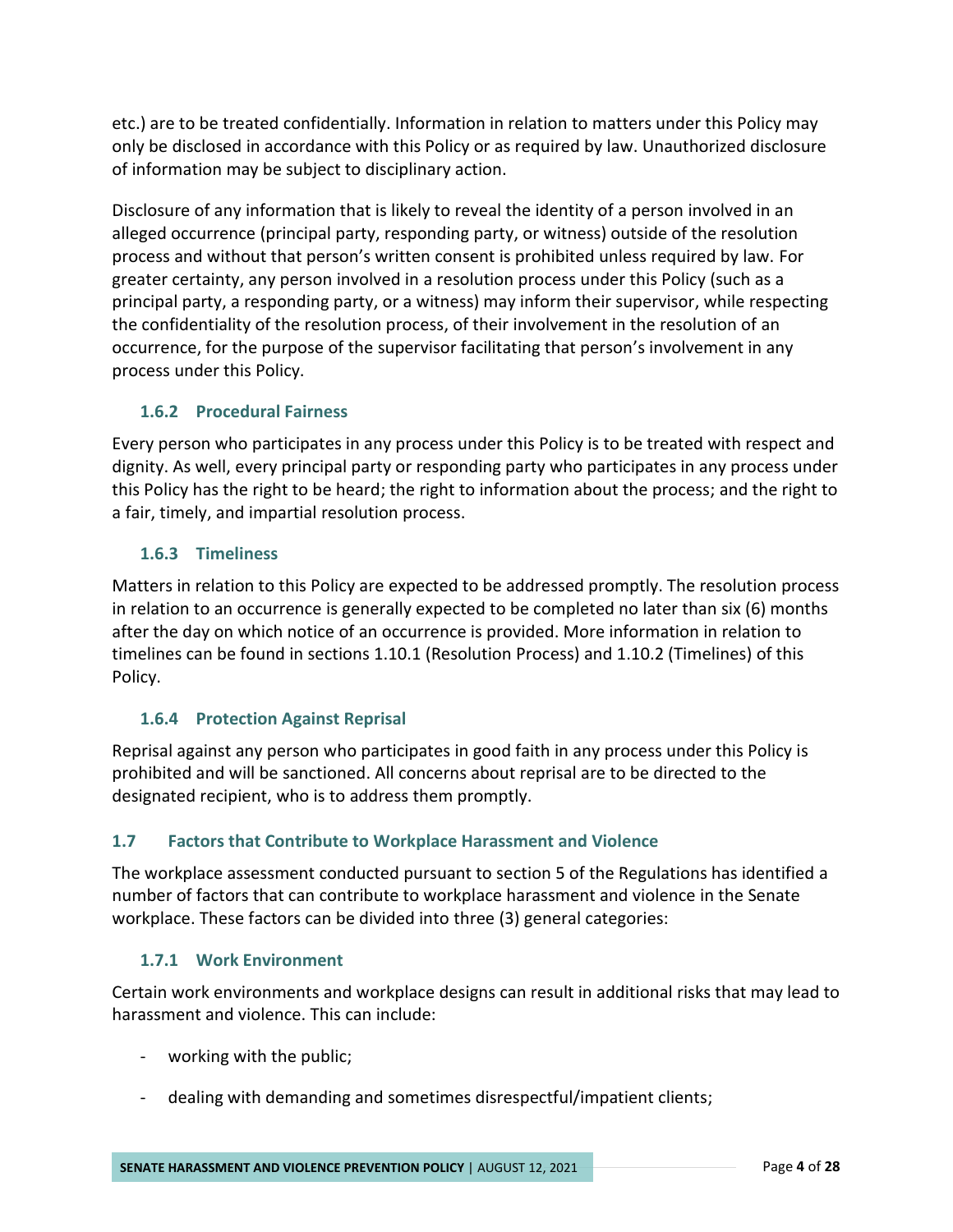- Senate employees occasionally travelling with senators to other cities;
- Senate employees occasionally attending professional events where alcohol is served; and
- working in small numbers in enclosed, isolated, low-traffic or soundproofed areas.

#### <span id="page-7-0"></span>**1.7.2 Job Factors**

Aspects specific to a job, such as mental and physical demands, can result in additional hazards that may lead to harassment and violence. This can include:

- working in a high-pressure environment;
- excessive workload;
- irregular, long and late hours of work;
- significant power imbalance among the persons to whom this Policy applies;
- job insecurity of senators' staff members, who are hired on renewable annual contracts and are not subject to the regime set out in the *Parliamentary Employment and Staff Relations Act*; and
- senators having a high degree of discretion in relation to the management of their staff.

#### <span id="page-7-1"></span>**1.7.3 Other External Factors**

Other external factors that may lead to harassment and violence include:

- family violence/domestic violence, such as a family member or (ex)partner
	- $\circ$  threatening a person to whom this Policy applies either verbally or over the phone/email,
	- o stalking persons to whom this Policy applies,
	- o verbally abusing persons to whom this Policy applies,
	- o destroying Senate property,
	- o physically harming persons to whom this Policy applies, or
	- $\circ$  using work time or workplace resources to monitor or attempt to control the actions of an (ex)partner;
- presence of protesters in or around the parliamentary precinct; and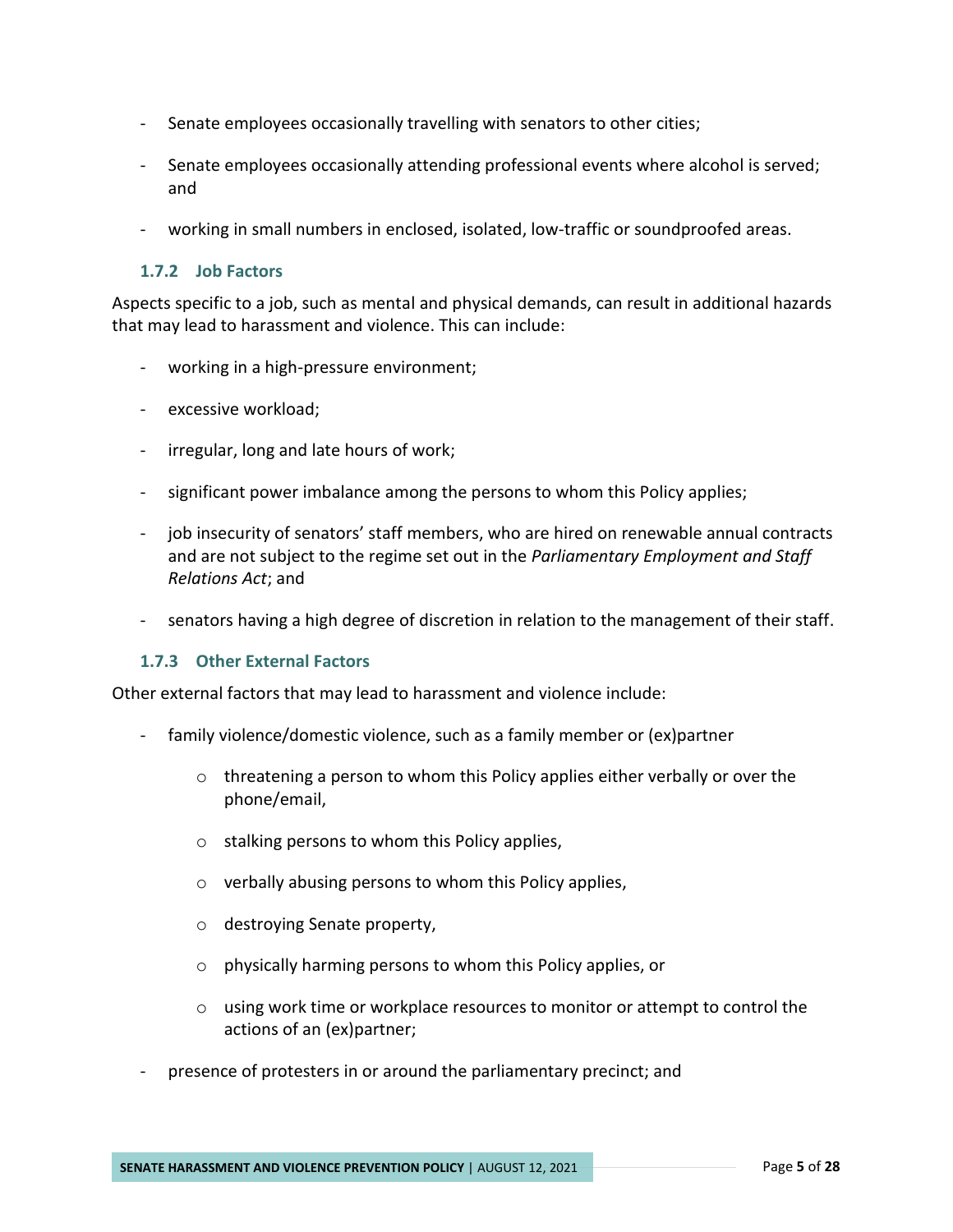- potential for violent events (e.g. active shooter) or threats of violent events in or around the parliamentary precinct.

## <span id="page-8-0"></span>**1.8 Harassment and Violence Prevention Training**

The Senate will provide all senators and employees of the Senate with a harassment and violence prevention training course that will cover

- elements of this policy;
- the relationship between workplace harassment and violence and the prohibited grounds of discrimination under the *Canadian Human Rights Act*; and
- how to recognize, minimize, and prevent workplace harassment and violence.

All new senators will receive training within three (3) months after the day on which they are appointed, and all new Senate employees will receive training within three (3) months after the day on which their employment begins. Further, all senators and Senate employees will receive this training again at least once every three (3) years.

The designated recipient will also receive the training before assuming their duties under this policy and every three (3) years after that.

#### <span id="page-8-1"></span>**1.9 Preventing Harassment and Violence in the Senate Workplace**

The Senate encourages all persons to whom this Policy applies to work together to prevent harassment and violence in the workplace. Inappropriate and unwelcome conduct is unacceptable in the workplace.

Inappropriate or unwelcome conduct in the workplace can negatively affect working relationships and may exacerbate power imbalances. Left unmanaged, these situations may contribute to an environment in which people feel or are harassed. Providing persons with avenues to constructively and expeditiously resolve concerns can reduce or eliminate the potential for harassment and violence in the workplace, thereby contributing to a healthy and positive work environment for everyone. To resolve such situations, there are several options available, as outlined below.

# <span id="page-8-2"></span>**1.9.1 Addressing Inappropriate or Unwelcome Conduct**

When inappropriate or unwelcome conduct occurs in the workplace, persons who are impacted by it are encouraged to communicate directly (either orally or in writing) with the person who engaged in the conduct to explain the situation and to ask for the person to stop the conduct. However, if a person is uncomfortable dealing with the person who engaged in the inappropriate or unwelcome conduct, there is no obligation to communicate directly with that person.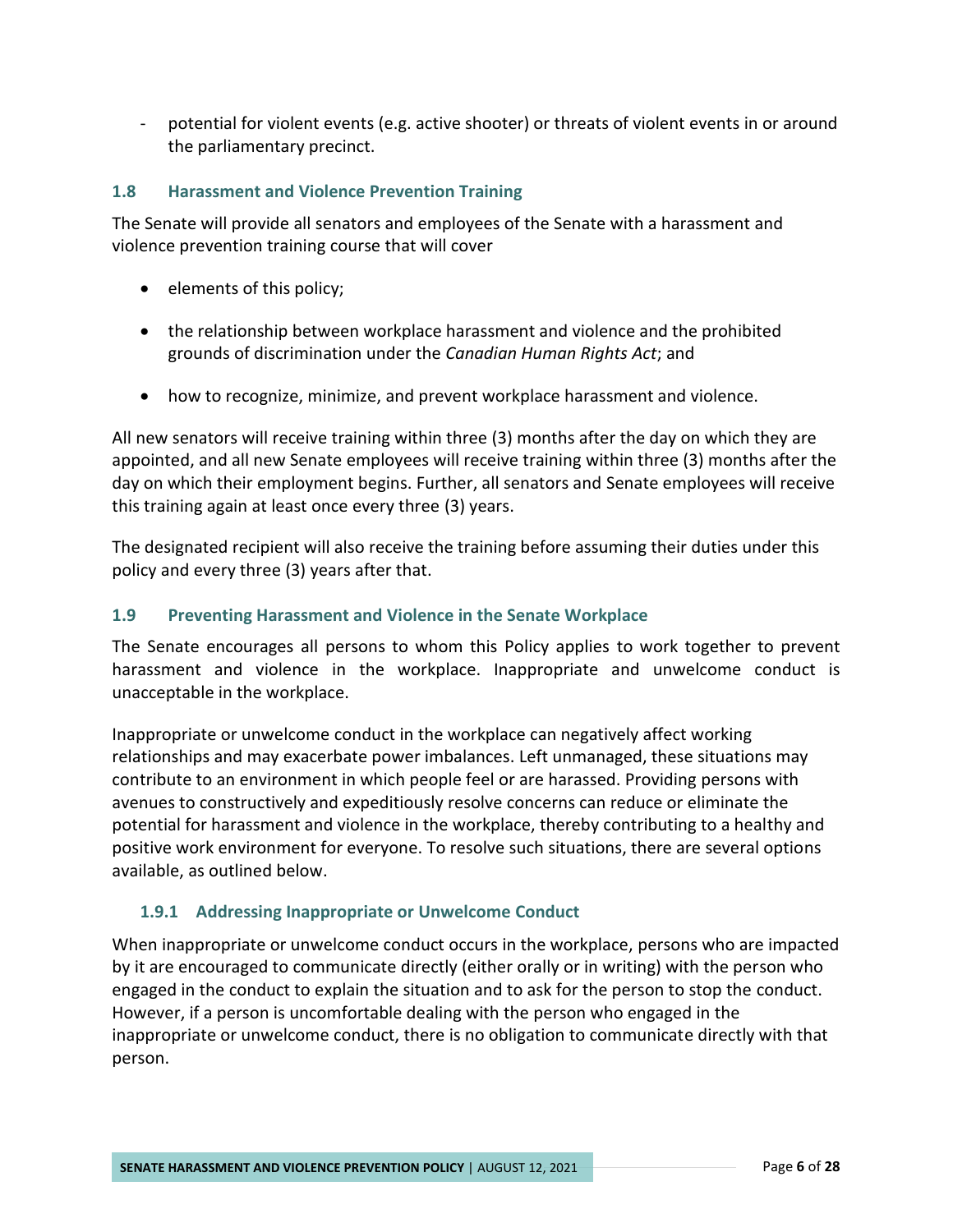When faced with inappropriate or unwelcome conduct in the workplace, impacted persons may approach their supervisor, union representative, or a person of trust to seek support and guidance in addressing any situation. Alternative dispute resolution methods (e.g., conversation coaching, facilitation, or mediation) may also be available to help address the situation in a fair, constructive, and respectful manner. These alternative dispute resolution methods may be accessed confidentially through the Human Resources Directorate, on a voluntary basis. Additionally, support can be sought through the Employee and Family Assistance Program.

# <span id="page-9-0"></span>**1.9.2 Witnesses**

Everyone has a role to play in ensuring a workplace that is free from harassment and violence. Anyone who witnesses conduct that may be inappropriate or incompatible with this Policy is encouraged to approach the person engaging in objectionable conduct to discuss the situation and ask them to refrain from it or reconsider their conduct. As well, a witness to inappropriate conduct directed at a person to whom this Policy applies is encouraged to inform that person of this Policy and their right to provide notice of an occurrence. A witness to inappropriate conduct may also provide notice of an occurrence under this Policy.

## <span id="page-9-1"></span>**1.9.3 Other Recourse**

A person who feels they have experienced harassment and violence may have access to recourse procedures (such as filing a grievance) under applicable terms and conditions of employment, collective agreements, or statutes. In some circumstances, it may be possible to file a complaint under the *Canadian Human Rights Act*. Furthermore, a senator's conduct that contravenes this Policy may constitute non-compliance with the *Ethics and Conflict of Interest Code for Senators* ("Code").

A senator may – in accordance with the *Rules of the Senate* and parliamentary practice – bring conduct that may constitute harassment and violence and that occurs in the course of Senate or Senate committee proceedings to the attention of the Speaker of the Senate (if the matter occurs in the Senate) or the committee chair (if the matter occurs in committee).

Issues of privilege, defined in the *Rules of the Senate* as "[a]n allegation that the privileges of the Senate or its members have been infringed," must be decided upon by the Senate. Issues of order occurring in the Senate or in committee (i.e., a concern raised by a senator "that the rules, practices and procedures of the Senate have been incorrectly applied or overlooked during the proceedings, either in the Chamber or in committee") should generally be dealt with in the Senate or in the committee where they arise. They fall within the competence of the Speaker of the Senate or the committee chair, as the case may be, and are subject to appeal.

For more information, see Appendix A – Addressing Inappropriate or Unwelcome Conduct in the Context of Parliamentary Proceedings.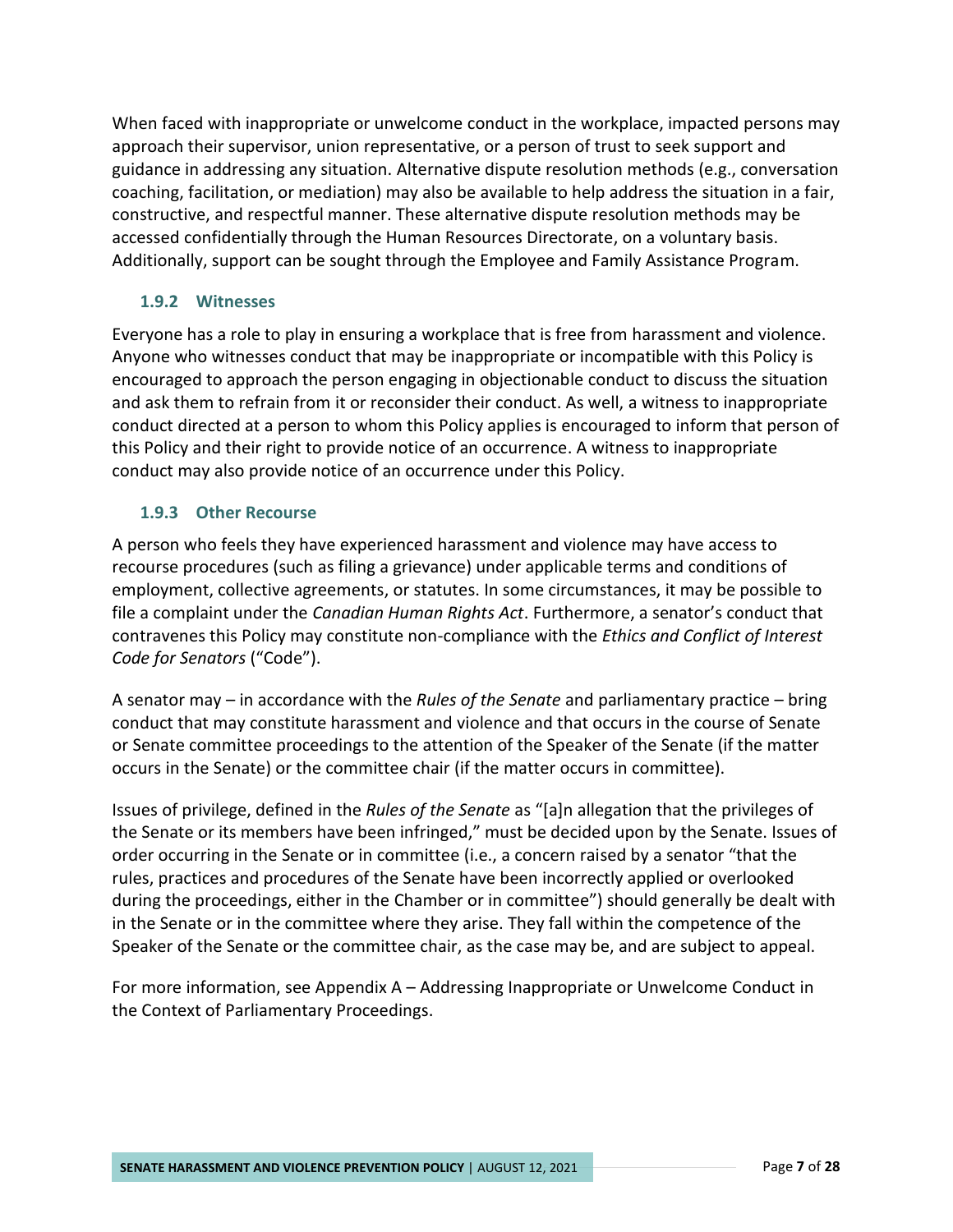#### <span id="page-10-0"></span>**1.10 Notice of an Occurrence**

A person to whom this Policy applies and who experiences harassment and violence in the workplace — and persons (including persons to whom this Policy does not apply) who witness an occurrence — may provide notice of an occurrence, which is the first step in the resolution process. A notice of an occurrence will be addressed in accordance with the resolution process set out in this section.

#### <span id="page-10-1"></span>**1.10.1 Resolution Process**

| <b>STEPS</b>                                              | <b>PROCEDURE</b>                                                                                                                                                                                                                                                                                                                                                                         |  |
|-----------------------------------------------------------|------------------------------------------------------------------------------------------------------------------------------------------------------------------------------------------------------------------------------------------------------------------------------------------------------------------------------------------------------------------------------------------|--|
| STEP <sub>1</sub><br>Providing notice of<br>an occurrence | 1.1 A person to whom this Policy applies and who experiences harassment and<br>violence in the workplace $-$ and persons who witness an occurrence $-$ may<br>notify the designated recipient of the occurrence or, if they prefer, a supervisor.<br>However, if the principal or the responding party is a supervisor, the notice must<br>be provided to the designated recipient only. |  |
|                                                           | 1.2 The designated recipient may be contacted by phone (at 1-833-39SENAT<br>(73628)) or by email (at designatedrecipient-senate@acosys.ca).                                                                                                                                                                                                                                              |  |
|                                                           | 1.3 The notice must contain the following information:                                                                                                                                                                                                                                                                                                                                   |  |
|                                                           | the name of the principal party and the responding party, if known;<br>a.                                                                                                                                                                                                                                                                                                                |  |
|                                                           | the date of the occurrence; and<br>b.                                                                                                                                                                                                                                                                                                                                                    |  |
|                                                           | a detailed description of the occurrence.<br>c.                                                                                                                                                                                                                                                                                                                                          |  |
|                                                           | <b>1.4</b> The notice may be provided in writing or orally. In respect of an oral notice,<br>the person who provided the notice will be asked to review and attest to a<br>written version of the notice as prepared by the person who received it.                                                                                                                                      |  |
|                                                           | 1.5 While a person may provide notice of an occurrence anonymously, no notice<br>of an occurrence will proceed further if the person who is the object of the<br>harassment and violence is not identifiable.                                                                                                                                                                            |  |
|                                                           | 1.6 If notice of an occurrence is provided to a supervisor, they must, as soon as<br>practicable, but no later than twenty-four (24) hours after it was provided,<br>forward the notice to the designated recipient, who will be responsible for<br>overseeing the resolution process.                                                                                                   |  |
|                                                           | 1.7 A former employee of the Senate may provide notice of an occurrence under<br>this Policy in relation to harassment and violence in the workplace that occurred<br>while they were an employee of the Senate if notice of an occurrence is provided<br>no later than three (3) months after the date of that former employee's<br>departure.                                          |  |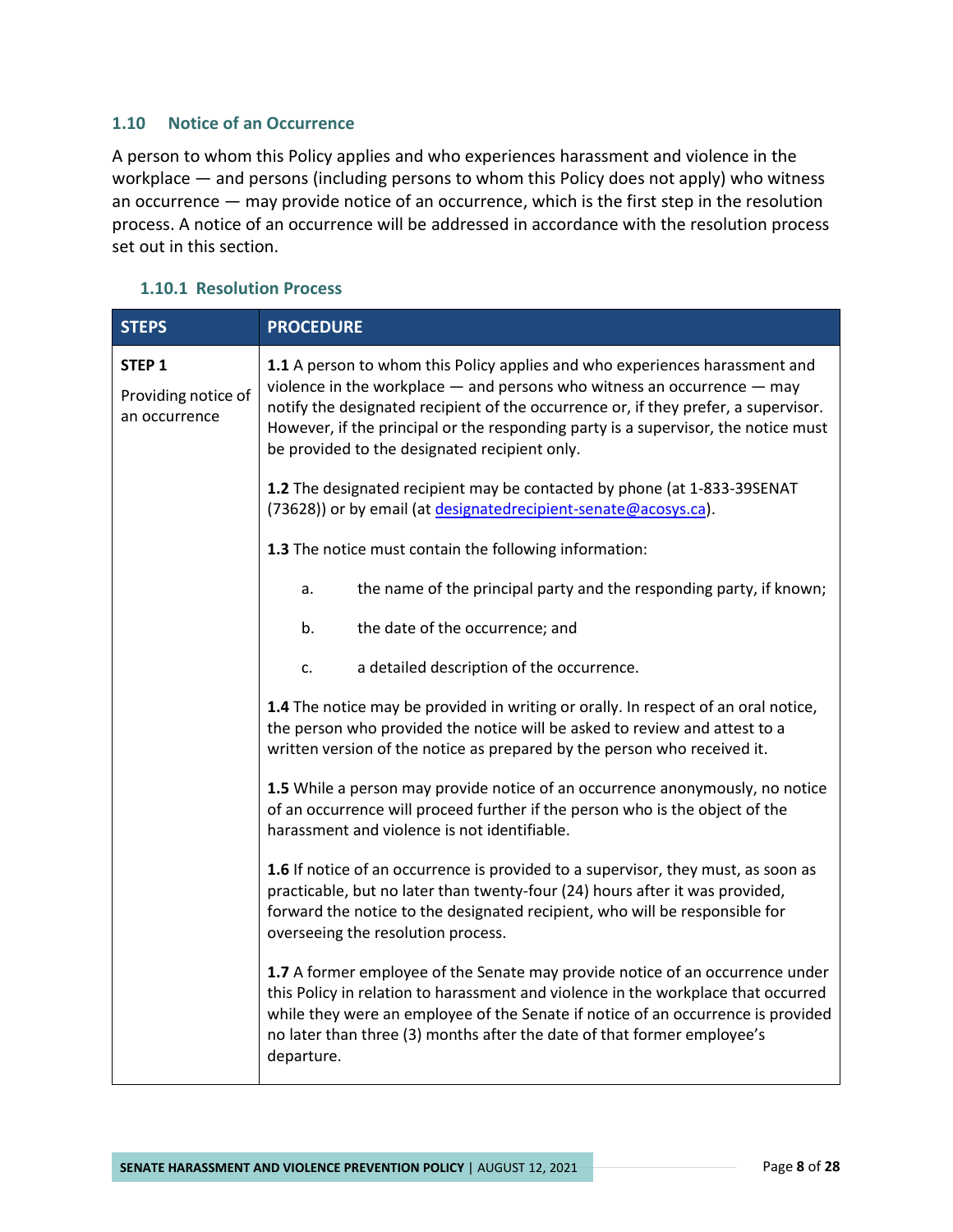| <b>STEPS</b>                     | <b>PROCEDURE</b>                                                                                                                                            |                                                                                                                                                                                                                                                                                                                                                                                                                                                                                            |  |
|----------------------------------|-------------------------------------------------------------------------------------------------------------------------------------------------------------|--------------------------------------------------------------------------------------------------------------------------------------------------------------------------------------------------------------------------------------------------------------------------------------------------------------------------------------------------------------------------------------------------------------------------------------------------------------------------------------------|--|
|                                  |                                                                                                                                                             | 1.8 A notice of an occurrence is confidential, and information about it will only<br>be disclosed for the purpose of the administration of this Policy. In particular,<br>the identity of the parties involved in the resolution process for an occurrence<br>cannot be revealed to either the Policy Committee or the Workplace Committee<br>without the consent of the parties. However, the identity of the parties may be<br>revealed to each other as part of the resolution process. |  |
| STEP <sub>2</sub>                | 2.1 As soon as practicable after notice of an occurrence is provided by a principal                                                                         |                                                                                                                                                                                                                                                                                                                                                                                                                                                                                            |  |
| Contact with<br>principal party, | party, but no later than seven (7) days after the day on which it was provided,<br>the designated recipient must contact the principal party to inform them |                                                                                                                                                                                                                                                                                                                                                                                                                                                                                            |  |
| witness and<br>responding party  | a.                                                                                                                                                          | that their notice has been received or that they have been named<br>or identified as the principal party in a notice provided by a witness,<br>as the case may be;                                                                                                                                                                                                                                                                                                                         |  |
|                                  | b.                                                                                                                                                          | the manner in which this Policy is accessed;                                                                                                                                                                                                                                                                                                                                                                                                                                               |  |
|                                  | c.                                                                                                                                                          | of each step of the resolution process; and                                                                                                                                                                                                                                                                                                                                                                                                                                                |  |
|                                  | d.                                                                                                                                                          | that they may be represented by a person of their choosing during<br>the resolution process (see section 1.10.6 (Representation) of this<br>Policy).                                                                                                                                                                                                                                                                                                                                       |  |
|                                  |                                                                                                                                                             | 2.2 If notice of an occurrence is provided by a witness who is not anonymous,<br>the designated recipient must, as soon as practicable after the notice is<br>provided, but no later than seven (7) days after the day on which it was<br>provided, contact the witness to confirm that the notice was received.                                                                                                                                                                           |  |
|                                  |                                                                                                                                                             | 2.3 The responding party, even if known, is not contacted immediately, but may<br>be contacted at a subsequent stage of the resolution process. On the first<br>occasion that the designated recipient contacts the responding party in relation<br>to the occurrence, they must inform them                                                                                                                                                                                               |  |
|                                  | a.                                                                                                                                                          | that they have been named or identified as the responding party in<br>a notice of an occurrence;                                                                                                                                                                                                                                                                                                                                                                                           |  |
|                                  | b.                                                                                                                                                          | the manner in which this Policy is accessed;                                                                                                                                                                                                                                                                                                                                                                                                                                               |  |
|                                  | c.                                                                                                                                                          | of each step of the resolution process; and                                                                                                                                                                                                                                                                                                                                                                                                                                                |  |
|                                  | d.                                                                                                                                                          | that they may be represented by a person of their choosing during<br>the resolution process (see section 1.10.6 (Representation) of this<br>Policy).                                                                                                                                                                                                                                                                                                                                       |  |
|                                  |                                                                                                                                                             | 2.4 Once the responding party has been contacted in relation to the occurrence,<br>the designated recipient must inform the applicable notified authority that                                                                                                                                                                                                                                                                                                                             |  |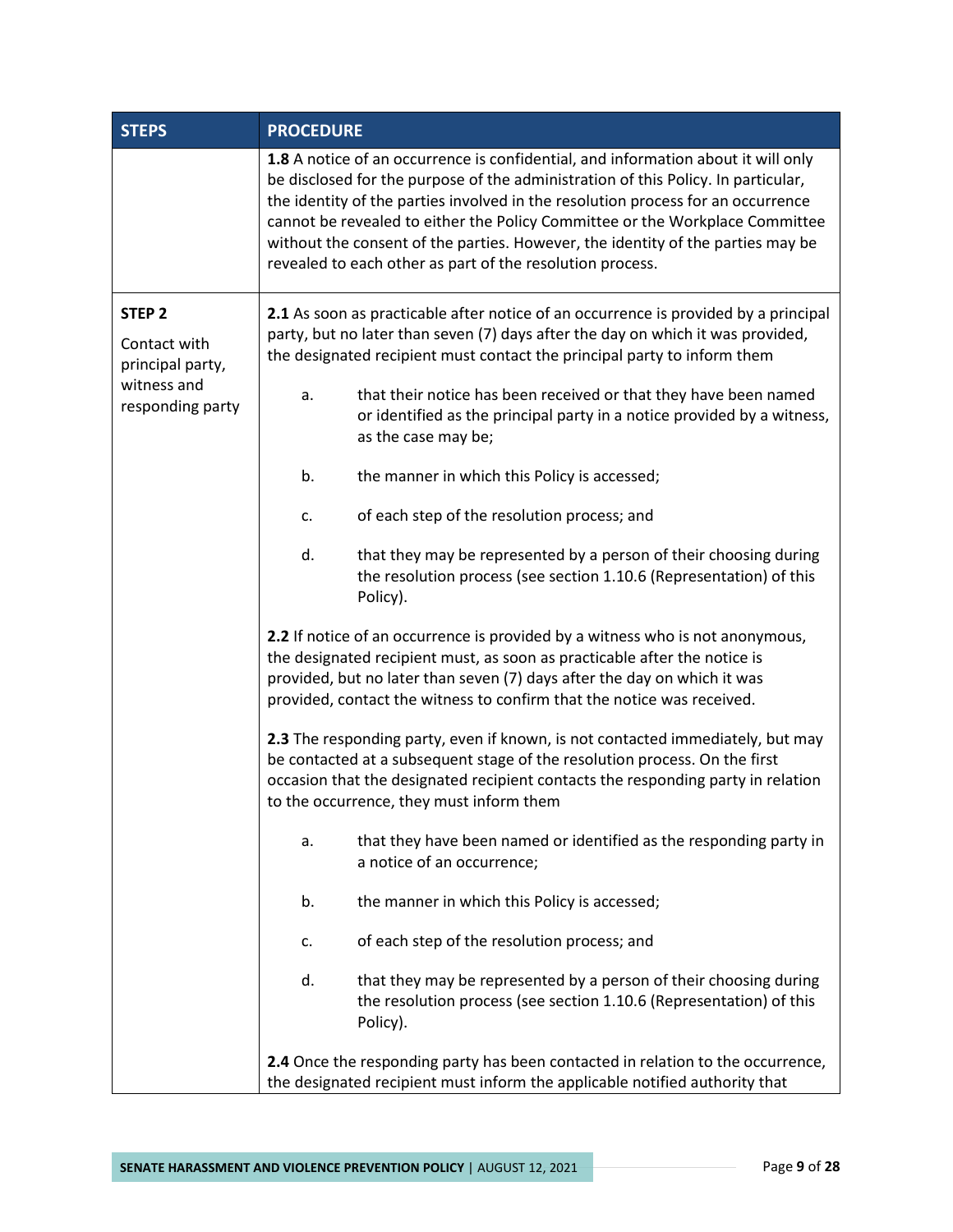| <b>STEPS</b>                                  | <b>PROCEDURE</b>                                                                                                                                                                                                                                                                                                                                                                                                                                                                                                                                                                                                                                                                                                                                                                                                                                                                                                                                                                                                                                                                |
|-----------------------------------------------|---------------------------------------------------------------------------------------------------------------------------------------------------------------------------------------------------------------------------------------------------------------------------------------------------------------------------------------------------------------------------------------------------------------------------------------------------------------------------------------------------------------------------------------------------------------------------------------------------------------------------------------------------------------------------------------------------------------------------------------------------------------------------------------------------------------------------------------------------------------------------------------------------------------------------------------------------------------------------------------------------------------------------------------------------------------------------------|
|                                               | notice of an occurrence has been provided along with the identity of the<br>responding party.                                                                                                                                                                                                                                                                                                                                                                                                                                                                                                                                                                                                                                                                                                                                                                                                                                                                                                                                                                                   |
| STEP <sub>3</sub><br>Negotiated<br>resolution | <b>3.1</b> As soon as practicable after the designated recipient has made initial contact<br>with the principal party, but no later than forty-five (45) days after the day on<br>which notice of the occurrence was provided, the designated recipient must<br>contact the principal party to discuss the occurrence, clarify what was submitted<br>in the notice, and attempt to reach resolution.<br>3.2 As part of this step, the designated recipient will review the notice of an<br>occurrence that was provided against the definition of harassment and violence<br>in the Canada Labour Code and try to make a determination with the principal<br>party as to whether the occurrence meets the definition. If appropriate, the<br>designated recipient will also assess if any preventative or precautionary<br>measures are required (e.g., physical or organizational reassignment) to<br>accommodate and protect the principal party until the matter is resolved. The<br>designated recipient will inform the Senate Human Resources Directorate<br>accordingly. |
|                                               | 3.3 If both the designated recipient and the principal party agree that the<br>occurrence does not meet the definition, then the occurrence will be deemed<br>resolved within the meaning of this Policy. If the designated recipient and the<br>principal party do not agree as to whether the occurrence meets the definition<br>and the principal party wishes to continue with the resolution process, then the<br>principal party has the option of either continuing with negotiated resolution or<br>pursuing conciliation and/or an investigation.                                                                                                                                                                                                                                                                                                                                                                                                                                                                                                                      |
|                                               | 3.4 If the principal party wishes to continue with negotiated resolution, they<br>must inform the designated recipient of this decision. The designated recipient<br>will schedule a series of meetings with the principal party and, where applicable,<br>the responding party, to discuss the occurrence and attempt to achieve<br>resolution. The responding party does not have to be informed of the principal<br>party's notice of an occurrence or be involved at this stage of the resolution<br>process if the principal party does not wish for them to be notified and/or<br>involved. In addition, the appropriate decision-making authority $-$ or any other<br>appropriate Senate authority - may also be involved in negotiated resolution as<br>appropriate and provided the principal party consents.                                                                                                                                                                                                                                                          |
| STEP 4<br>Conciliation                        | 4.1 A principal party and responding party may engage in conciliation at any time<br>during the resolution process (subject to step 5.2). However, conciliation can<br>only proceed if both the principal party and the responding party mutually agree<br>to engage in conciliation and agree on the person who will facilitate the<br>conciliation.<br>4.2 The principal party and responding party are required to inform the                                                                                                                                                                                                                                                                                                                                                                                                                                                                                                                                                                                                                                                |
|                                               | designated recipient of their desire to participate in conciliation. The designated                                                                                                                                                                                                                                                                                                                                                                                                                                                                                                                                                                                                                                                                                                                                                                                                                                                                                                                                                                                             |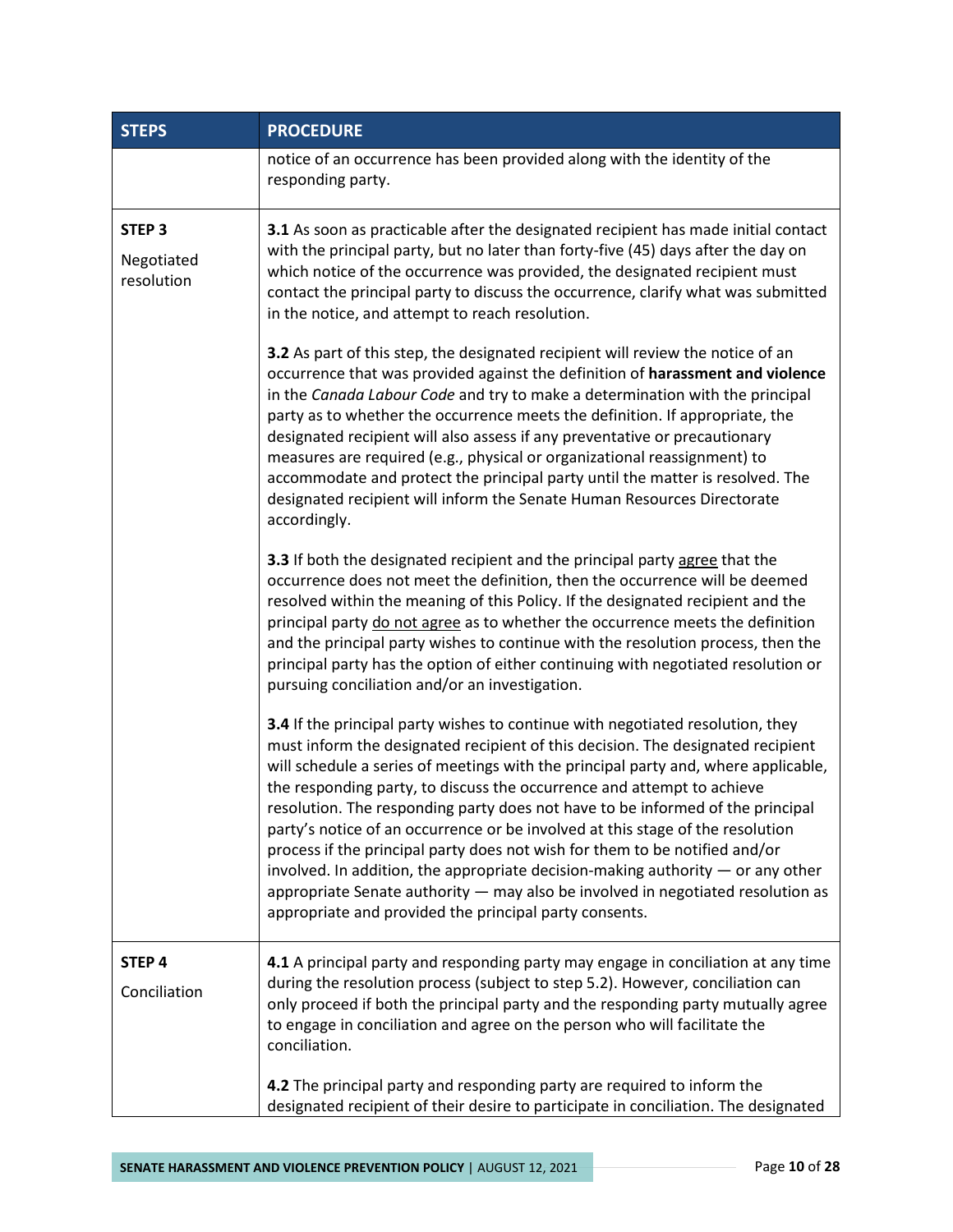| <b>STEPS</b>                                           | <b>PROCEDURE</b>                                                                                                                                                                                                                                                                                                                                                                                                                                                                                                                                                                                                                                                                                                                                                                                                                                                                                                                                                                                                                                                                                           |                                                                                                                                                                                                                                                                                                                                                                                                                                 |  |
|--------------------------------------------------------|------------------------------------------------------------------------------------------------------------------------------------------------------------------------------------------------------------------------------------------------------------------------------------------------------------------------------------------------------------------------------------------------------------------------------------------------------------------------------------------------------------------------------------------------------------------------------------------------------------------------------------------------------------------------------------------------------------------------------------------------------------------------------------------------------------------------------------------------------------------------------------------------------------------------------------------------------------------------------------------------------------------------------------------------------------------------------------------------------------|---------------------------------------------------------------------------------------------------------------------------------------------------------------------------------------------------------------------------------------------------------------------------------------------------------------------------------------------------------------------------------------------------------------------------------|--|
|                                                        | recipient will then facilitate discussion around the selection of a conciliator that<br>both parties find acceptable and will schedule time for both parties to meet with<br>the conciliator.                                                                                                                                                                                                                                                                                                                                                                                                                                                                                                                                                                                                                                                                                                                                                                                                                                                                                                              |                                                                                                                                                                                                                                                                                                                                                                                                                                 |  |
| STEP <sub>5</sub><br>Investigation                     | 5.1 The principal party may request an investigation at any time during the<br>resolution process. If the principal party wishes to proceed with an investigation<br>of the circumstances of the occurrence, they must inform the designated<br>recipient, who will then provide notice of an investigation to the principal and<br>responding parties.<br>5.2 Negotiated resolution and conciliation may continue during an investigation,<br>but not after the investigator has provided their final report and summary<br>report.<br>5.3 The designated recipient will then select an investigator from a list that has<br>been developed or identified by the subcommittee and the Policy Committee<br>jointly.<br>5.4 A person may only serve as an investigator if they<br>possess the knowledge, training and experience referred to in<br>a.<br>subsection 28(1) of the Regulations; and<br>b.<br>provide the designated recipient, principal party, and responding<br>party with a written statement indicating that the person is not in<br>a conflict of interest in respect of the occurrence. |                                                                                                                                                                                                                                                                                                                                                                                                                                 |  |
|                                                        | 5.5 The selected investigator will investigate the occurrence, applying the<br>principles of procedural fairness and fundamental justice.                                                                                                                                                                                                                                                                                                                                                                                                                                                                                                                                                                                                                                                                                                                                                                                                                                                                                                                                                                  |                                                                                                                                                                                                                                                                                                                                                                                                                                 |  |
| STEP <sub>6</sub><br>Reports-<br>responding<br>parties | <b>Responding Party Other than a</b><br>Senator<br>6A.1 Within two (2) months of being<br>selected, the investigator will submit<br>to the designated recipient<br>a final report providing a<br>a.<br>description of the occurrence and<br>setting out their detailed<br>conclusions as to whether any<br>conduct constituting harassment<br>and violence occurred; and<br>a summary report outlining a<br>b.                                                                                                                                                                                                                                                                                                                                                                                                                                                                                                                                                                                                                                                                                             | <b>Senator as Responding Party</b><br>6B.1 Within two (2) months of being<br>selected, the investigator will submit<br>to the designated recipient<br>a final report providing a<br>a.<br>description of the occurrence and<br>setting out their detailed<br>conclusions as to whether any<br>conduct constituting harassment<br>and violence occurred; and<br>a summary report outlining a<br>b.<br>general description of the |  |
|                                                        | general description of the                                                                                                                                                                                                                                                                                                                                                                                                                                                                                                                                                                                                                                                                                                                                                                                                                                                                                                                                                                                                                                                                                 | occurrence, their conclusions, and                                                                                                                                                                                                                                                                                                                                                                                              |  |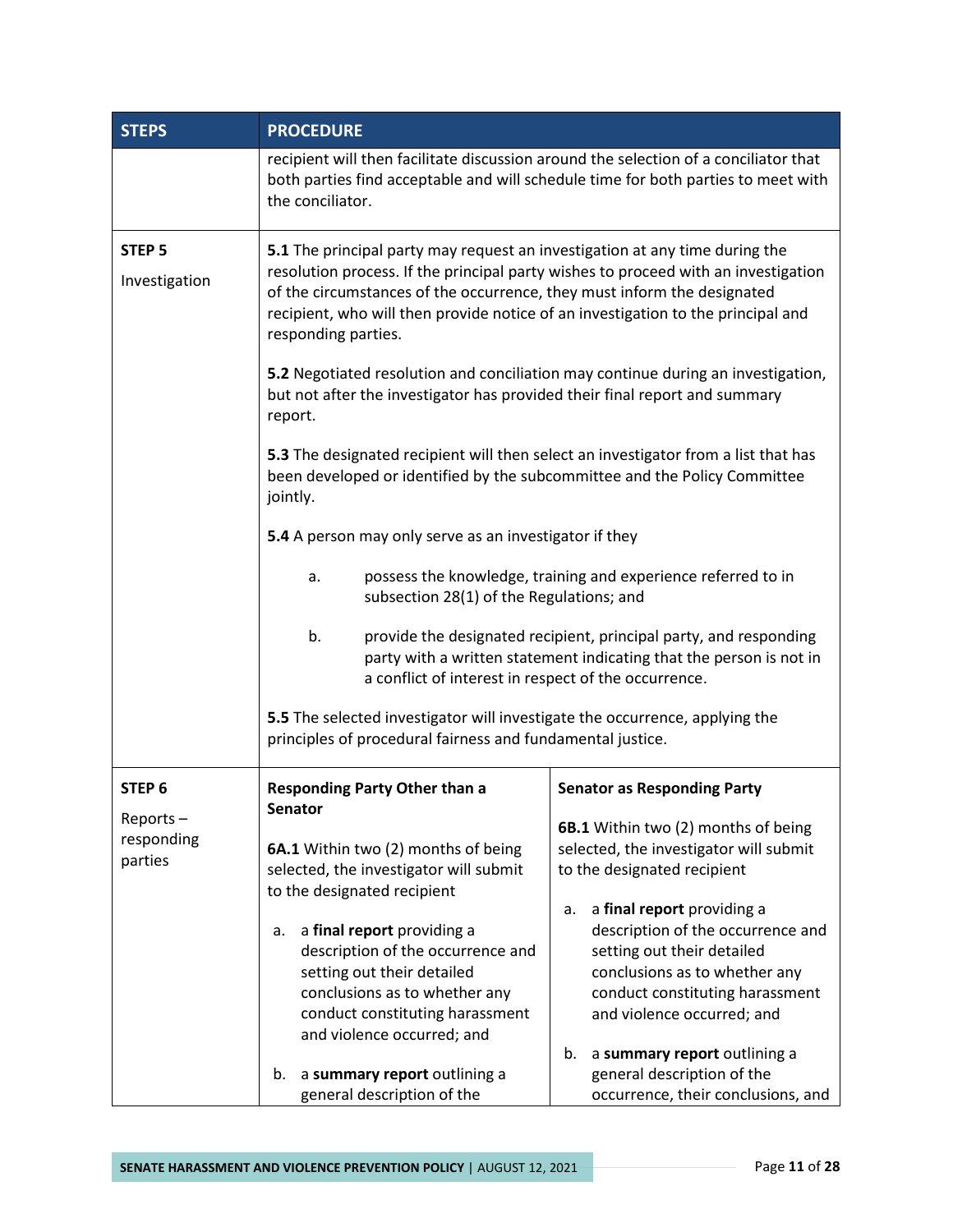| <b>STEPS</b>                                                            | <b>PROCEDURE</b>                                                                                                                                                                                                                                                                                                                                                                                                                                                                                                                                                                                                                                                                                                                                                                                                                                                                                                                                                                                                                                                                                                                                                                                                               |                                                                                                                                                                                                                                                                                                                                                                                                                                                                                                                                                                                                                                                                            |
|-------------------------------------------------------------------------|--------------------------------------------------------------------------------------------------------------------------------------------------------------------------------------------------------------------------------------------------------------------------------------------------------------------------------------------------------------------------------------------------------------------------------------------------------------------------------------------------------------------------------------------------------------------------------------------------------------------------------------------------------------------------------------------------------------------------------------------------------------------------------------------------------------------------------------------------------------------------------------------------------------------------------------------------------------------------------------------------------------------------------------------------------------------------------------------------------------------------------------------------------------------------------------------------------------------------------|----------------------------------------------------------------------------------------------------------------------------------------------------------------------------------------------------------------------------------------------------------------------------------------------------------------------------------------------------------------------------------------------------------------------------------------------------------------------------------------------------------------------------------------------------------------------------------------------------------------------------------------------------------------------------|
|                                                                         | occurrence, their conclusions, and<br>their recommendations to<br>eliminate or minimize the risk of a<br>similar occurrence, but the report<br>must not reveal, directly or<br>indirectly, the identity of the<br>persons who were involved in the<br>occurrence or the resolution<br>process for the occurrence.<br>6A.2 Within twenty-four (24) hours of<br>receiving the reports, the designated<br>recipient must provide<br>a copy of the final report to<br>а.<br>the principal party, the<br>responding party and the<br>decision-making authority; and<br>b. a copy of the summary report<br>to the principal party, the<br>responding party, the decision-<br>making authority, and the<br>Workplace Committee.<br>6A.3 Within twenty-one (21) days of<br>receiving the investigator's final<br>report, the principal and responding<br>parties may each make final written<br>submissions to the decision-making<br>authority in relation to the content of<br>the final report. The decision-making<br>authority will provide a copy of the<br>responding party's final written<br>submission to the principal party and a<br>copy of the principal party's final<br>written submission to the responding<br>party. | their recommendations to<br>eliminate or minimize the risk of a<br>similar occurrence, but the report<br>must not reveal, directly or<br>indirectly, the identity of the<br>persons who were involved in the<br>occurrence or the resolution<br>process for the occurrence.<br>6B.2 Within twenty-four (24) hours of<br>receiving the reports, the designated<br>recipient must provide<br>a copy of the final report to the<br>a.<br>principal party, the responding<br>party, and the Senate Ethics<br>Officer (SEO); and<br>a copy of the summary report to<br>b.<br>the principal party, the<br>responding party, the<br>subcommittee, and the<br>Workplace Committee. |
| STEP <sub>7</sub><br>Joint<br>consideration of<br>the summary<br>report | 7.1 Within twenty-one (21) days of receiving the summary report, the decision-<br>making authority and the Workplace Committee will meet to determine which of<br>the recommendations in the investigator's summary report are to be<br>implemented. If a recommendation falls outside the authority of the decision-<br>making authority, that recommendation will be referred to the appropriate<br>Senate authority for consideration. Any recommendation agreed upon between<br>the Workplace Committee and the appropriate Senate authority will be                                                                                                                                                                                                                                                                                                                                                                                                                                                                                                                                                                                                                                                                       |                                                                                                                                                                                                                                                                                                                                                                                                                                                                                                                                                                                                                                                                            |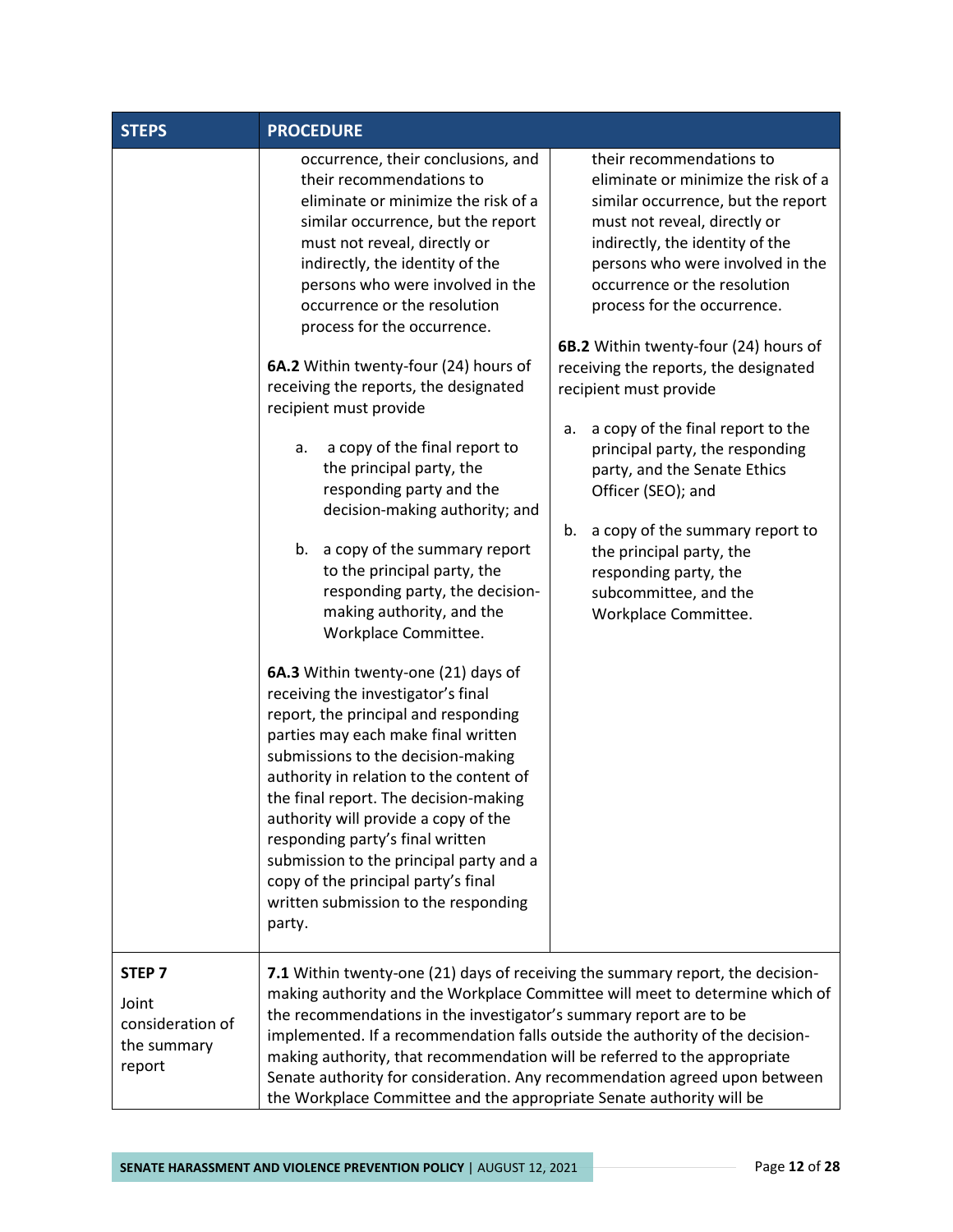| <b>STEPS</b>                              | <b>PROCEDURE</b>                                                                                                                                                                                                                                                                                                                                                                                                                                                                                                                                                                                                                                                                                          |                                                                                                                                                                                                                                                                                                                                                                                                                                                                                                                                                                                                                                                                                                        |  |
|-------------------------------------------|-----------------------------------------------------------------------------------------------------------------------------------------------------------------------------------------------------------------------------------------------------------------------------------------------------------------------------------------------------------------------------------------------------------------------------------------------------------------------------------------------------------------------------------------------------------------------------------------------------------------------------------------------------------------------------------------------------------|--------------------------------------------------------------------------------------------------------------------------------------------------------------------------------------------------------------------------------------------------------------------------------------------------------------------------------------------------------------------------------------------------------------------------------------------------------------------------------------------------------------------------------------------------------------------------------------------------------------------------------------------------------------------------------------------------------|--|
|                                           | implemented within one year after the day on which notice of the occurrence is<br>provided.                                                                                                                                                                                                                                                                                                                                                                                                                                                                                                                                                                                                               |                                                                                                                                                                                                                                                                                                                                                                                                                                                                                                                                                                                                                                                                                                        |  |
|                                           | 7.2 The purpose of this step is for the decision-making authority and the<br>Workplace Committee to assess what steps can be taken by the Senate in order<br>to eliminate or minimize the risk of a similar occurrence. They cannot, on the<br>basis of the summary report, take disciplinary action against a responding party<br>or provide any remedy to the principal party. These types of measures may be<br>considered by the appropriate authority on the basis of the final report, in<br>accordance with the process set out in either step 8A or 8B. Remedial measures<br>may also be sought by a principal party through another applicable recourse (see<br>section 1.9.3 (other recourse)). |                                                                                                                                                                                                                                                                                                                                                                                                                                                                                                                                                                                                                                                                                                        |  |
| STEP <sub>8</sub>                         | <b>Responding Party Other than a</b><br><b>Senator</b>                                                                                                                                                                                                                                                                                                                                                                                                                                                                                                                                                                                                                                                    | <b>Senator as Responding Party</b>                                                                                                                                                                                                                                                                                                                                                                                                                                                                                                                                                                                                                                                                     |  |
| Further action -<br>responding<br>parties | 8A.1 Within twenty-one (21) days of<br>receiving any final written submissions<br>on the investigator's final report $-$ or<br>the expiry of this time period if no final<br>submissions are received - the<br>decision-making authority will decide<br>whether to accept or reject the final<br>report in whole or in part.<br>8A.2 The decision-making authority<br>determines any remedial, corrective,<br>or disciplinary measures to impose on<br>the responding party in respect of any<br>conduct constituting harassment and<br>violence. The decision-making<br>authority may consult the Chief Human<br>Resources Officer for advice on<br>remedial, corrective, or disciplinary<br>measures.   | 8B.1 The SEO may consider the<br>investigator's final report and may<br>report to the Standing Committee on<br>Ethics and Conflict of Interest for<br>Senators ("CONF").<br>8B.2 CONF may consider a report of<br>the SEO and recommend disciplinary<br>measures to the Senate or refer the<br>matter confidentially to the<br>subcommittee for the consideration<br>and imposition of any appropriate<br>remedial or corrective measures. In<br>the event of such referral, the<br>subcommittee will proceed without<br>delay to the consideration of the<br>matter and may consult with the Chief<br>Human Resources Officer for advice in<br>relation to the imposition of<br>appropriate measures. |  |
|                                           | 8A.3 The decision-making authority<br>will inform the principal and<br>responding parties, as well as the<br>applicable notified authority, of its<br>decision to accept or reject the<br>investigator's final report in whole or<br>in part. The decision-making authority<br>will also inform the responding party<br>and the notified authority of any<br>remedial, corrective, or disciplinary                                                                                                                                                                                                                                                                                                        | 8B.3 The subcommittee will inform the<br>responding party and the applicable<br>notified authority, of any remedial or<br>corrective measures to be imposed.<br>Remedial or corrective measures<br>remain confidential and - unless<br>disclosure is required for their<br>implementation - are not to be shared<br>with the principal party.                                                                                                                                                                                                                                                                                                                                                          |  |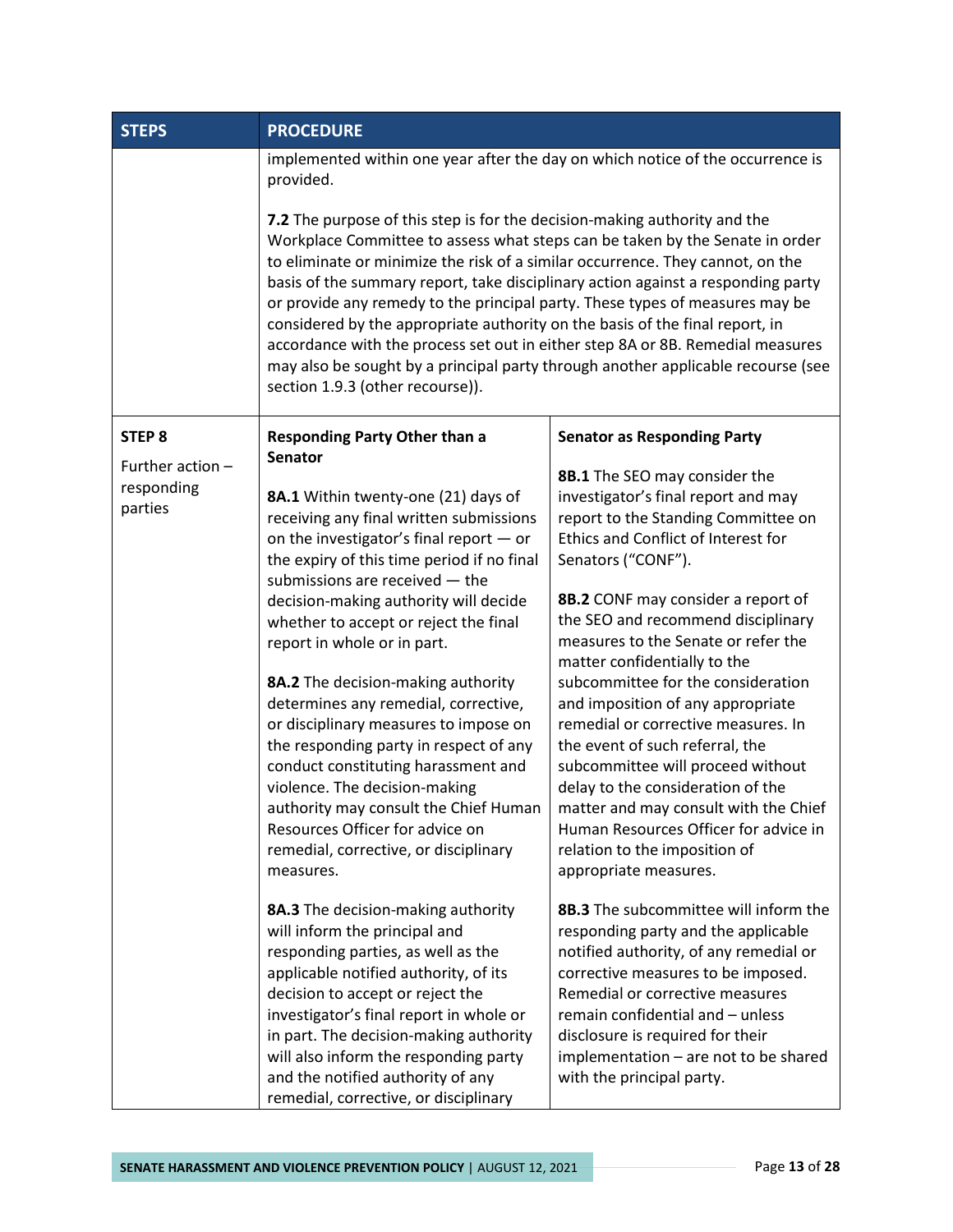| <b>STEPS</b> | <b>PROCEDURE</b>                                                                                                                                                                                                            |  |
|--------------|-----------------------------------------------------------------------------------------------------------------------------------------------------------------------------------------------------------------------------|--|
|              | measures to be imposed. Remedial,<br>corrective, or disciplinary measures<br>remain confidential and $-$ unless<br>disclosure is required for their<br>implementation $-$ are not to be<br>shared with the principal party. |  |

## <span id="page-16-0"></span>**1.10.2 Timelines**

The deadlines or time limits established in the resolution process are to be respected. Except as provided below, the resolution process must be completed no later than six (6) months after the day on which notice of the occurrence is provided.

The deadlines and time limits established in the resolution process may be modified by agreement between the parties or if, in the opinion of the designated recipient, there are extenuating circumstances.

However, in accordance with the Regulations, the joint consideration of the summary report and the implementation of the recommendations agreed upon (Step 7) must occur within one (1) year after the day on which notice of an occurrence is provided. If, however, the principal or responding party is temporarily absent from work for more than ninety (90) consecutive days after the day on which notice of the occurrence is provided, that step must be completed within the later of one (1) year after the day on which notice of the occurrence is provided and six (6) months after the day on which the party returns to work.

To the extent that parliamentary business allows, actions to be undertaken by a Senate committee, Senate subcommittee, or the Senate in relation to this Policy are expected to be undertaken within the deadlines indicated herein; however, for greater certainty, these deadlines are not binding in respect of the work of a Senate committee, Senate subcommittee, or the Senate except as indicated above in relation to the joint consideration of the summary report and the implementation of the recommendations (Step 7).

# <span id="page-16-1"></span>**1.10.3 Monthly Update**

For every notice of an occurrence provided under this Policy, the designated recipient must provide monthly updates regarding the status of the resolution process to

- a. the principal party, beginning on the first month after the month in which notice is provided and ending on the month in which the resolution process is completed; and
- b. the responding party, beginning on the first month after the month in which the responding party is first contacted by the designated recipient concerning the occurrence and ending on the month in which the resolution process is completed.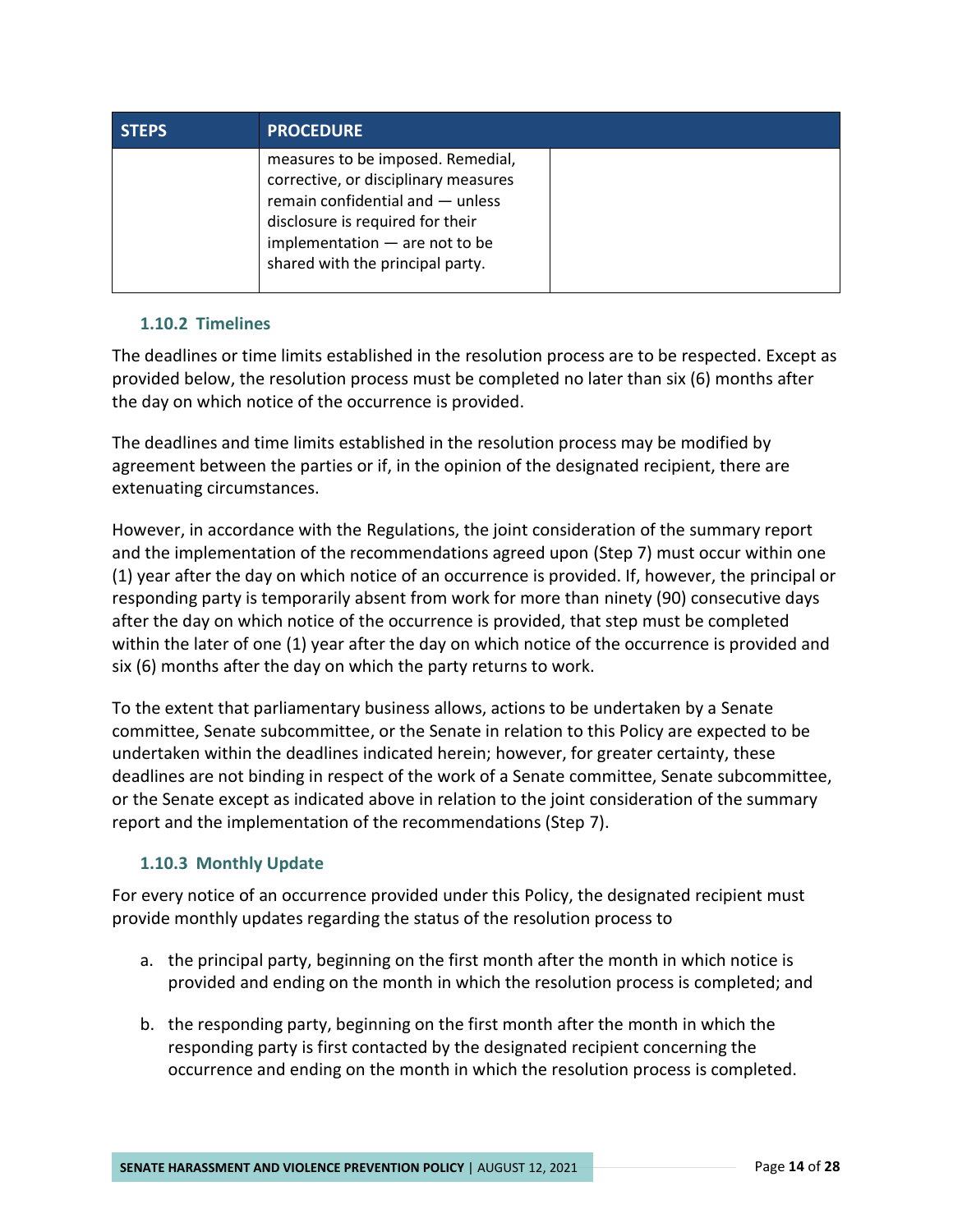#### <span id="page-17-0"></span>**1.10.4 New Occurrence**

If, during an investigation, the investigator is presented with information that could form the basis of a new occurrence, the investigator will inform and consult with the designated recipient to determine whether

- a. the new information falls within the notice of an occurrence being investigated; or
- b. a new notice of an occurrence should be provided to the designated recipient.

#### <span id="page-17-1"></span>**1.10.5 Cooperation**

Every person to whom this Policy applies has an obligation to cooperate fully with any investigation. Should a party not cooperate or make themselves available to the investigator as requested, the latter will inform the decision-making authority for direction to resolve the issue.

In other situations of lack of cooperation occurring in the course of the resolution process, the designated recipient may refer the matter to the decision-making authority for direction.

#### <span id="page-17-2"></span>**1.10.6 Representation**

A principal party, responding party, or witness may be accompanied or represented by a union representative, friend, partner, colleague, or person of their choosing, at any time during the resolution process. However, the representative must not be a witness to the alleged occurrence. In addition, the representative must keep all matters under this Policy confidential. If appropriate, a non-disclosure agreement may be required as a condition of representation.

The representative designated by the principal or responding party may be able to speak on behalf of the person they represent, but only regarding procedural and administrative matters related to the resolution process, such as scheduling meetings and/or interviews, or receiving updates on the status of the resolution process.

The principal and responding parties are still required to personally provide information and respond to questions regarding the occurrence during negotiated resolution, conciliation, or the investigation.

#### <span id="page-17-3"></span>**1.10.7 Recusal**

Every principal party, responding party, or witness who is part of the decision-making authority, notified authority, or Workplace Committee considering an alleged occurrence must recuse themselves from any consideration or decision-making in respect of the matter by that authority. Where the responding party is an employee of the Senate Administration and the decision-making authority is a person who must recuse themselves, their immediate supervisor or supervisory authority (as the case may be) is to act in their place as the decision-making authority.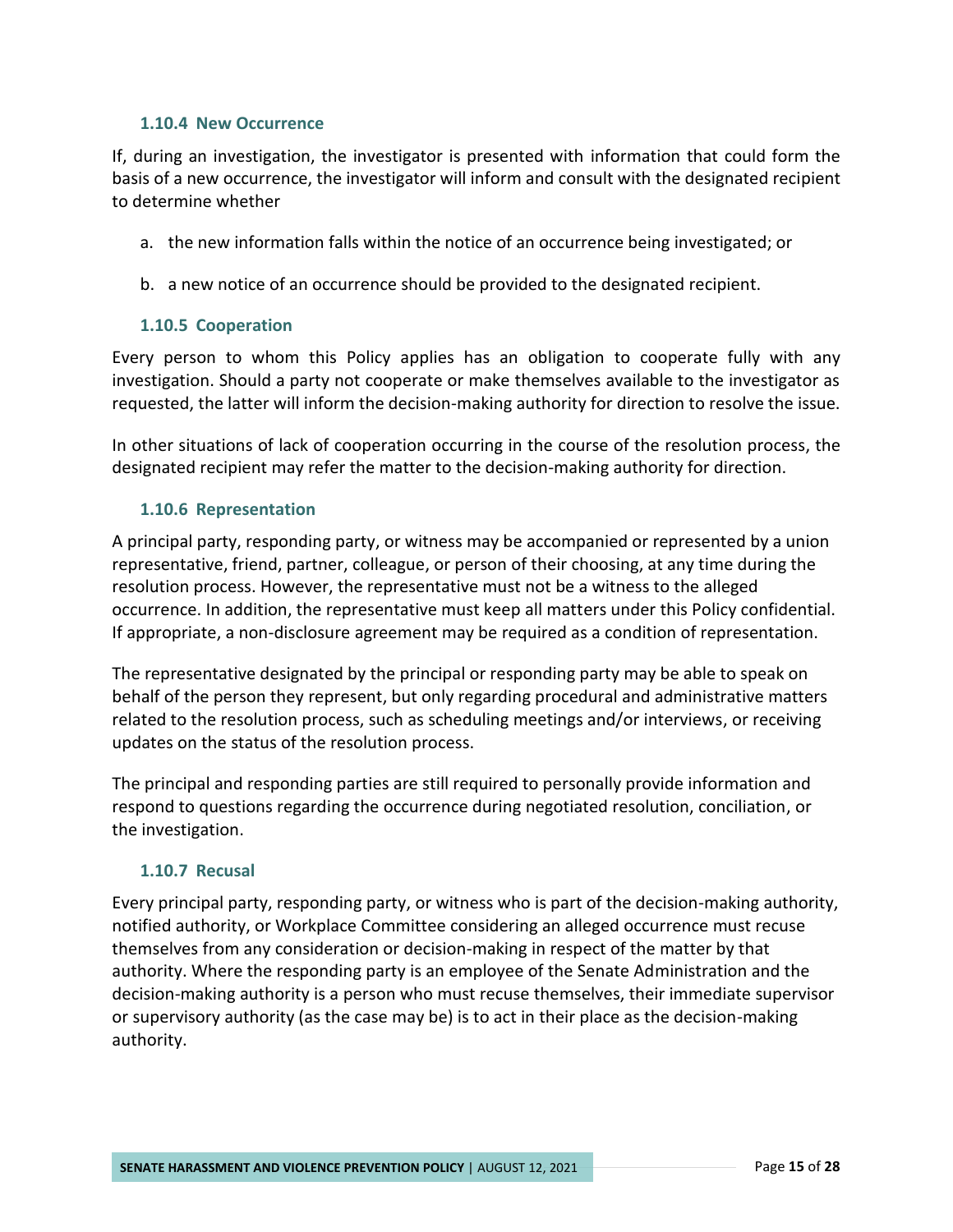## <span id="page-18-0"></span>**1.10.8 Principal Party's Choice**

The principal party may end the resolution process at any time before the investigator submits its final report and summary report to the principal and responding parties by informing the designated recipient that they choose not to continue with the process. If the responding party and the notified authority have already been contacted in relation to the notice of an occurrence, the designated recipient must inform them of the principal party's decision not to continue with the process.

While the principal party may choose to end the resolution process, nothing in this Policy limits any existing authority to impose disciplinary measures on any person to whom this Policy applies. Disciplinary measures could be imposed if sufficient evidence of unwelcome or inappropriate conduct is available to the appropriate authority even though the resolution process under the Policy has ended.

## <span id="page-18-1"></span>**1.10.9 Parliamentary Proceedings**

If a responding party believes that the notice of an occurrence relates to conduct that occurred in the course of Senate or committee proceedings, they may ask CIBA for a determination of whether the alleged conduct falls outside the scope of this Policy. If CIBA determines that the alleged conduct falls outside the scope of this Policy, it must direct the designated recipient to immediately end the resolution process and inform the principal party and notified authority accordingly.

# <span id="page-18-2"></span>**1.10.10 Contractor, Student, Intern, or Volunteer**

For the purposes of the interpretation and application of this Policy,

- a notice of an occurrence in which a person providing services to a senator under a contract for services or a student, intern, or volunteer working in a senator's office is identified as the responding party is to be treated in the same manner as if the responding party were a senator's staff member; and
- a notice of an occurrence in which a person providing services to the Senate Administration under a contract for services or a student, intern, or volunteer working for the Senate Administration is identified as the responding party is to be treated in the same manner as if the responding party were a Senate Administration employee.

#### <span id="page-18-3"></span>**1.11 Authorities**

The table that follows identifies the decision-making authority and notified authority based on each category of responding party.

|                | <b>RESPONDING PARTY DECISION-MAKING AUTHORITY</b>                     | NOTIFIED AUTHORITY                                                   |
|----------------|-----------------------------------------------------------------------|----------------------------------------------------------------------|
| <b>Senator</b> | Subcommittee of CIBA<br>designated for the purposes of<br>this Policy | The leader (or their designate) of<br>the responding-party senator's |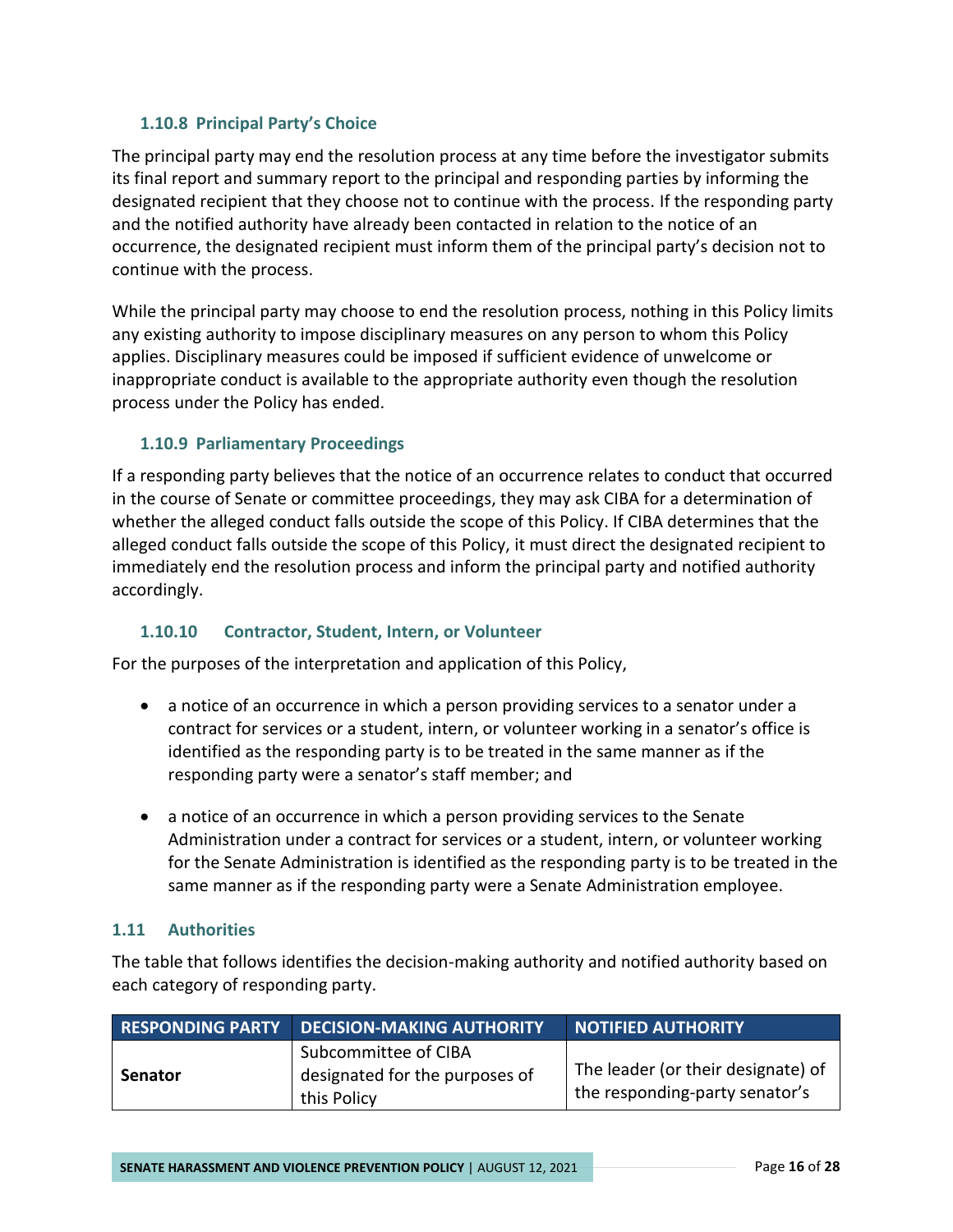| <b>RESPONDING PARTY</b>                            | <b>DECISION-MAKING AUTHORITY</b>                                                             | <b>NOTIFIED AUTHORITY</b>                                                                                                                                                                                                                                                                       |
|----------------------------------------------------|----------------------------------------------------------------------------------------------|-------------------------------------------------------------------------------------------------------------------------------------------------------------------------------------------------------------------------------------------------------------------------------------------------|
|                                                    |                                                                                              | recognized party or recognized<br>parliamentary group. There is no<br>notified authority if the<br>responding-party senator is<br>unaffiliated.                                                                                                                                                 |
| <b>Senators' Staff</b><br><b>Member</b>            | Steering Committee of CIBA                                                                   | The senator to whom the<br>responding-party staff member<br>reports; however, if the senator<br>is the principal party, the leader<br>(or their designate) of the party<br>or recognized parliamentary<br>group to which the principal<br>party senator belongs is notified<br>(if one exists). |
| <b>Executive</b><br><b>Committee Member</b>        | <b>Steering Committee of CIBA</b>                                                            | Steering Committee of CIBA                                                                                                                                                                                                                                                                      |
| <b>Senate</b><br>Administration<br><b>Employee</b> | The director (or equivalent)<br>responsible for management or<br>supervision of the employee | Chief Human Resources Officer                                                                                                                                                                                                                                                                   |

#### <span id="page-19-0"></span>**1.12 Workplace Assessment Review and Update**

The subcommittee and the Workplace Committee will conduct a joint review of the workplace assessment — updating it if necessary — if an employee provides notice of an occurrence and the resolution process cannot proceed because

- a. the principal party chooses to end the resolution process at any point during the resolution process without the occurrence being resolved; or
- b. the responding party is not subject to this Policy (e.g., the responding party is a member of the public or a committee witness).

The purpose of the review of the workplace assessment is to

- a. consider what happened, taking into account the circumstances of the occurrence;
- b. determine whether all risk factors for harassment and violence have been appropriately identified; and
- c. develop new preventative measures, if needed, to mitigate the risk of a similar occurrence.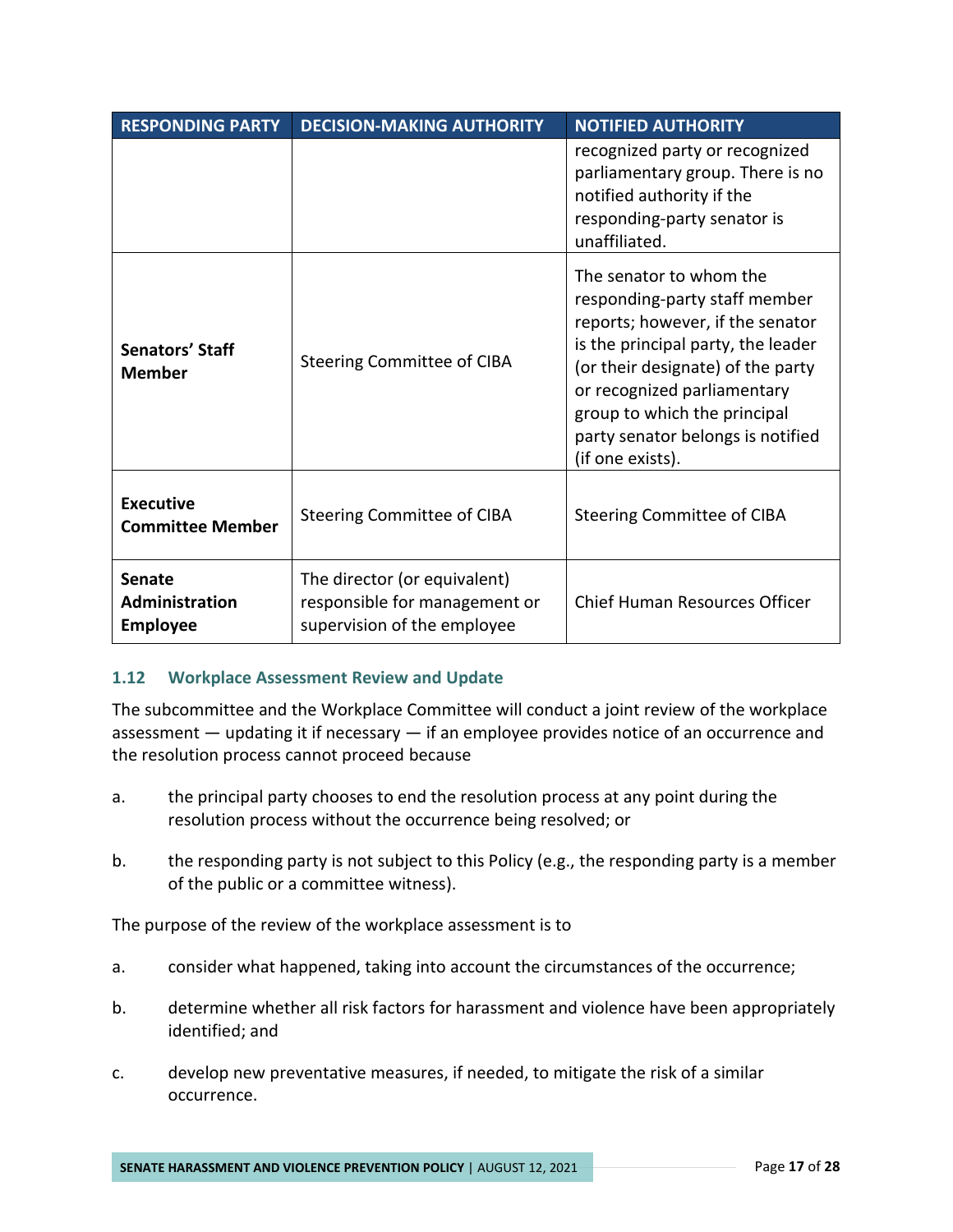#### <span id="page-20-0"></span>**1.13 Emergency Procedures**

If an occurrence poses an immediate danger to the health and safety of any person to whom this Policy applies, or if there is a threat of such an occurrence, any person may call the Parliamentary Protective Service emergency line at 613-992-7000 or dial 911 and notify the onduty Corporate Security Investigator at 613-947-3387.

The Senate Corporate Security Directorate and other parliamentary security partners have jointly developed guidelines to assist parliamentarians and parliamentary employees to handle emergencies that may arise, including workplace violence; bomb threat; lockdown; shelter in place; and evacuation.

Senators and Senate employees should familiarize themselves with the emergency procedures, which may be accessed on IntraSen.

#### <span id="page-20-1"></span>**1.14 Support Measures**

Senate employees may obtain support through the Employee and Family Assistance Program. More information in relation to this program, as well as other support resources, are made available to employees through IntraSen.

# <span id="page-20-2"></span>**1.15 Complaints Related to Employer Non-Compliance with the** *Canada Labour Code* **or Regulations**

In accordance with section 127.1 of the *Canada Labour Code*, if an employee believes there has been a contravention of Part II of the *Canada Labour Code* as it relates to an occurrence, the employee may make either an oral or written complaint to their immediate supervisor or to the Law Clerk and Parliamentary Counsel.

# <span id="page-20-3"></span>**2.0 CONSEQUENCES FOR SENATE EMPLOYEES**

If an employee of the Senate is found to have engaged in conduct constituting harassment and violence or to otherwise be in breach of this Policy, the decision-making authority will impose remedial, corrective, or disciplinary measures on the employee, as appropriate. The appropriate course of action will be case-specific; the Chief Human Resources Officer may be consulted for advice.

#### <span id="page-20-4"></span>**2.1 Remedial Measures**

Remedial measures acknowledge that the conduct constitutes harassment and violence in the workplace and seek to make a principal party whole. Examples include

- an apology from the responding party; or
- expungement of negative evaluations in the employee's file that arose as reprisal for participating in any process related to this Policy.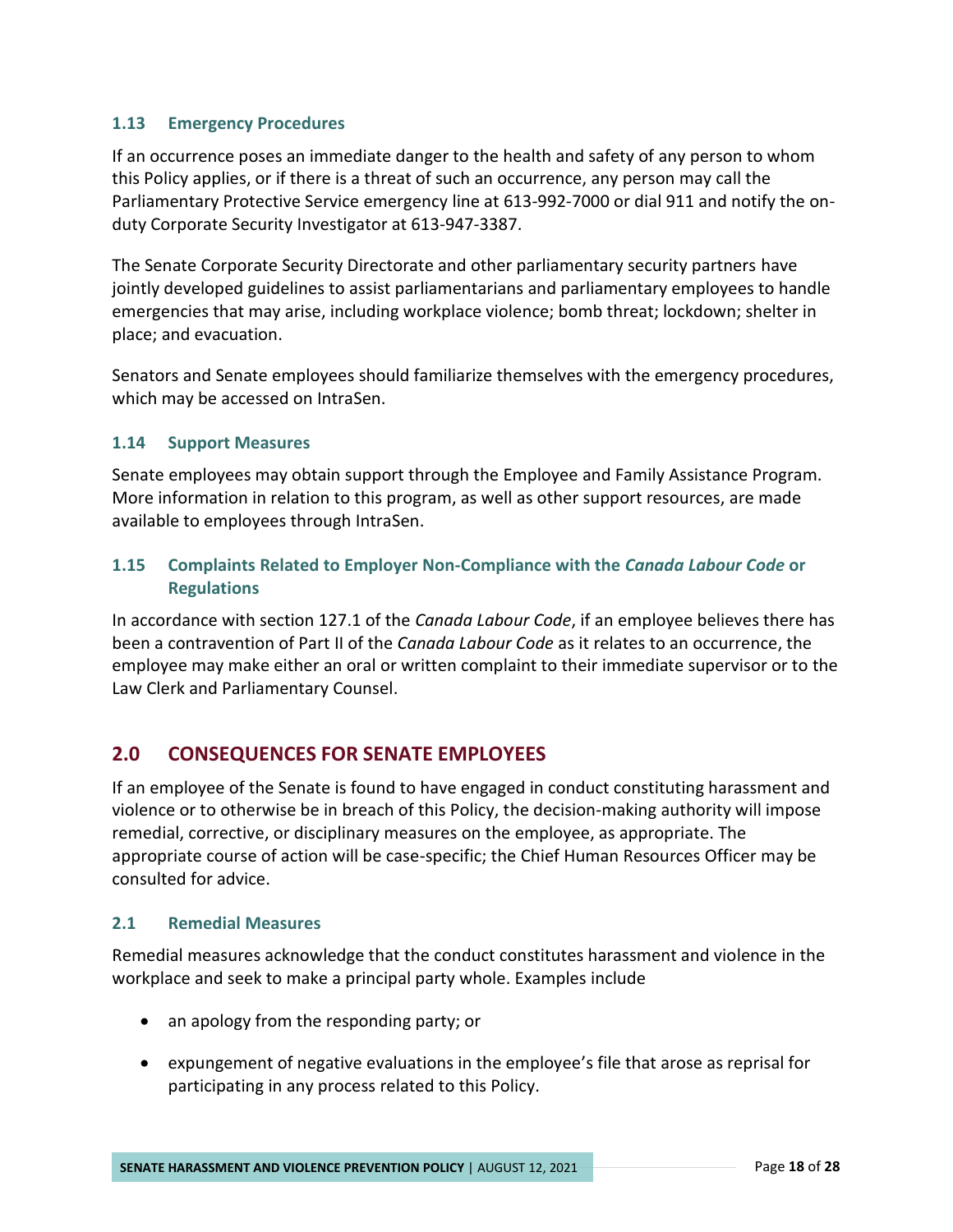#### <span id="page-21-0"></span>**2.2 Corrective Measures**

Corrective measures are intended to help to improve or correct a person's conduct in relation to conduct that was found to constitute harassment and violence in the workplace. Examples include

- harassment and violence prevention training;
- leadership coaching;
- conflict-resolution or communication coaching;
- attendance at educational sessions on the impact of harassment and violence; or
- attendance at coaching sessions to improve communication or conflict-resolution skills.

#### <span id="page-21-1"></span>**2.3 Disciplinary Measures**

Disciplinary measures are intended to impose a penalty to address the responding party's conduct that was found to constitute harassment and violence in the workplace. Depending on the circumstances, they may seek to denunciate or deter conduct, or both. Examples include

- restricted or prohibited access to the workplace and/or services;
- a verbal or written warning or reprimand;
- transfer or reassignment;
- suspension or demotion; or
- termination of employment.

# <span id="page-21-2"></span>**3.0 CONSEQUENCES FOR SENATORS**

Under the process provided in this Policy, the investigator's final report will be provided to the SEO. The SEO may report to CONF for its consideration. As appropriate, CONF may recommend disciplinary measures for consideration by the Senate, such as suspension or expulsion. CONF may also refer the matter confidentially to the subcommittee to consider and, if appropriate, impose remedial or corrective measures.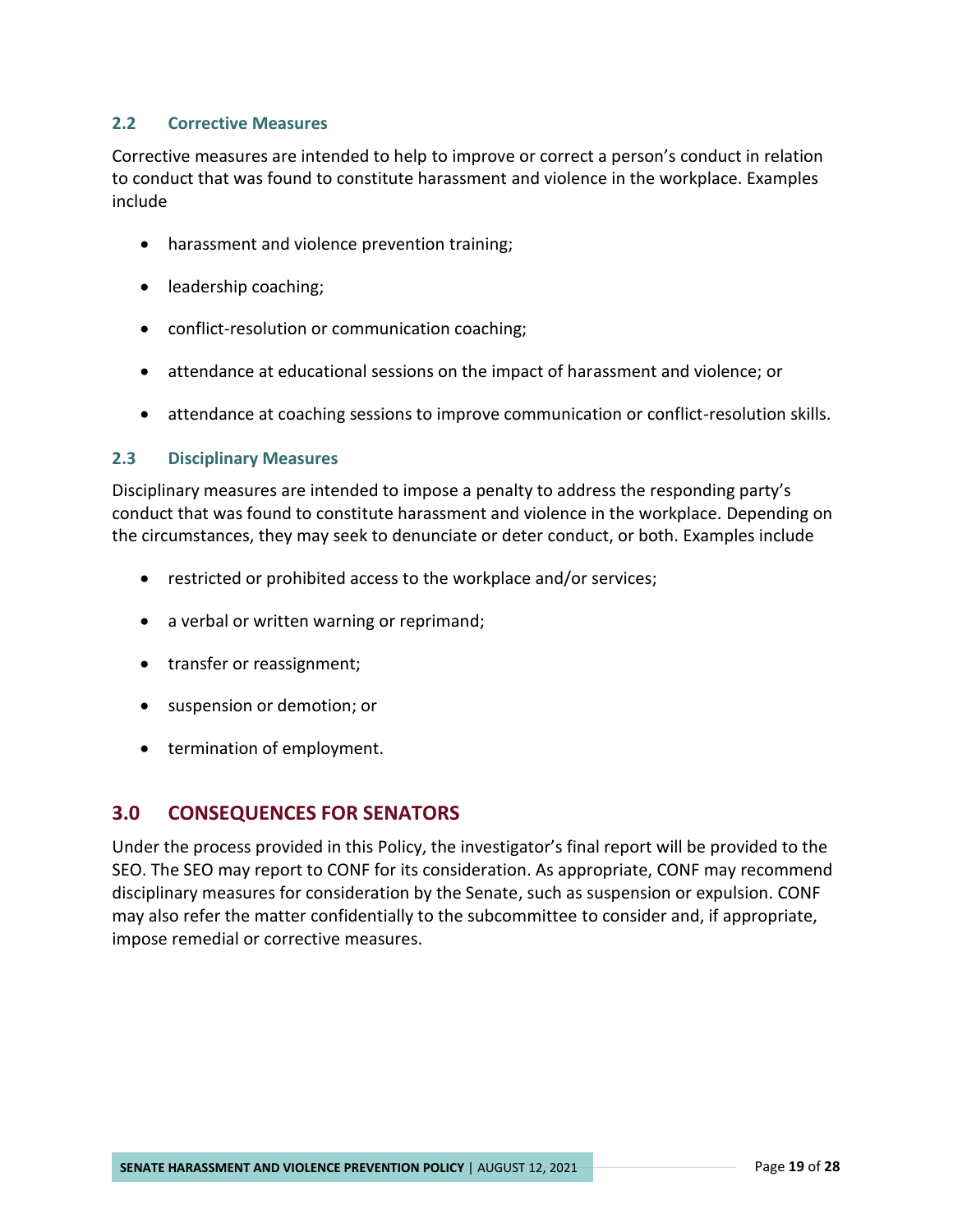# <span id="page-22-0"></span>**4.0 ROLES AND RESPONSIBILITIES**

| <b>ROLES</b>                                                                                                                                                                                                                                                                                                                                                                                                                                                    | <b>RESPONSIBILITIES</b>                                                                                                                                                                                                                                  |
|-----------------------------------------------------------------------------------------------------------------------------------------------------------------------------------------------------------------------------------------------------------------------------------------------------------------------------------------------------------------------------------------------------------------------------------------------------------------|----------------------------------------------------------------------------------------------------------------------------------------------------------------------------------------------------------------------------------------------------------|
| <b>Principal and</b><br><b>Responding Parties</b>                                                                                                                                                                                                                                                                                                                                                                                                               | • respect the confidentiality of a notice of an occurrence and the resolution<br>process<br>• cooperate with the designated recipient or investigator, as the case may be<br>• participate (if applicable) in conciliation                               |
| • approves this Policy<br><b>Standing</b><br>• in consultation with the Policy Committee, approves any amendment<br>Committee on<br>except in relation to the identity of the designated recipient<br>Internal Economy,<br><b>Budgets and</b><br>• fosters a work environment free of harassment and violence<br>Administration<br>• promotes this Policy to senators<br>(CIBA)<br>• commits adequate resources for the effective implementation of this Policy |                                                                                                                                                                                                                                                          |
| <b>Steering Committee</b><br>of CIBA                                                                                                                                                                                                                                                                                                                                                                                                                            | • approves the appointment and mandate of the designated recipient<br>• approves amendments to this Policy in relation to the identity of the<br>designated recipient<br>• acts as a decision-making authority or notified authority in certain contexts |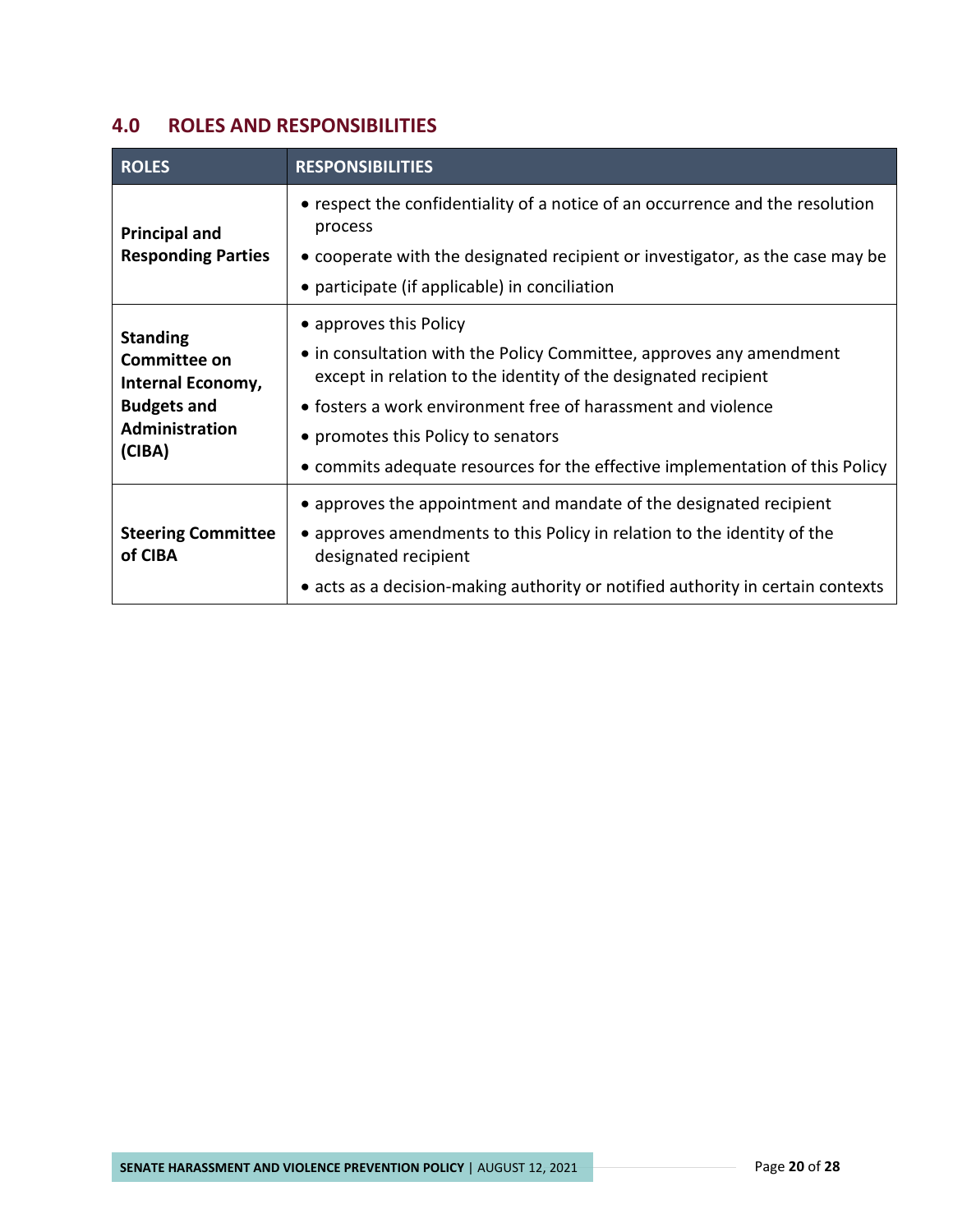| <b>ROLES</b>                                                                           | <b>RESPONSIBILITIES</b>                                                                                                                                                                                                                                                                                                                                     |  |
|----------------------------------------------------------------------------------------|-------------------------------------------------------------------------------------------------------------------------------------------------------------------------------------------------------------------------------------------------------------------------------------------------------------------------------------------------------------|--|
| Subcommittee of<br><b>CIBA designated for</b><br>the purposes of this<br><b>Policy</b> | • oversees the designated recipient to ensure it effectively fulfills its<br>mandate                                                                                                                                                                                                                                                                        |  |
|                                                                                        | • jointly reviews this Policy with the Policy Committee and makes<br>recommendations to CIBA for the Senate in specific context                                                                                                                                                                                                                             |  |
|                                                                                        | • jointly conducts the workplace assessment with the Policy Committee and<br>makes recommendations regarding changes that should be made                                                                                                                                                                                                                    |  |
|                                                                                        | • jointly monitors and, when necessary, update the workplace assessment<br>with the Policy Committee when there is a change to the risk factors<br>identified or a change to the effectiveness o the preventative measures<br>that have been developed and implemented                                                                                      |  |
|                                                                                        | • jointly reviews and, when necessary, updates the workplace assessment<br>with the Policy Committee every three (3) years                                                                                                                                                                                                                                  |  |
|                                                                                        | • jointly develops the emergency procedures with the Policy Committee                                                                                                                                                                                                                                                                                       |  |
|                                                                                        | • jointly identifies with the Policy Committee appropriate harassment and<br>violence training                                                                                                                                                                                                                                                              |  |
|                                                                                        | • jointly reviews and, when necessary, updates the training with the Policy<br>Committee at least once every three (3) years and following any change to<br>an element of the training                                                                                                                                                                      |  |
|                                                                                        | • jointly develops or identifies a list of investigators with the Policy<br>Committee                                                                                                                                                                                                                                                                       |  |
|                                                                                        | • jointly reviews and updates with the Workplace Committee the workplace<br>assessment in situations in which the principal party chooses to end the<br>resolution process but the occurrence is not resolved, or in situations in<br>which this policy does not apply to the responding party<br>• acts as a decision-making authority in certain contexts |  |
|                                                                                        | • receives referrals from CONF and determines remedial or corrective<br>measures to impose on senators in certain circumstances                                                                                                                                                                                                                             |  |
|                                                                                        | • fosters a work environment free of harassment and violence                                                                                                                                                                                                                                                                                                |  |
| <b>Executive</b><br><b>Committee</b>                                                   | • promotes this Policy to the Senate Administration                                                                                                                                                                                                                                                                                                         |  |
|                                                                                        | • commits adequate resources for the effective implementation of this Policy                                                                                                                                                                                                                                                                                |  |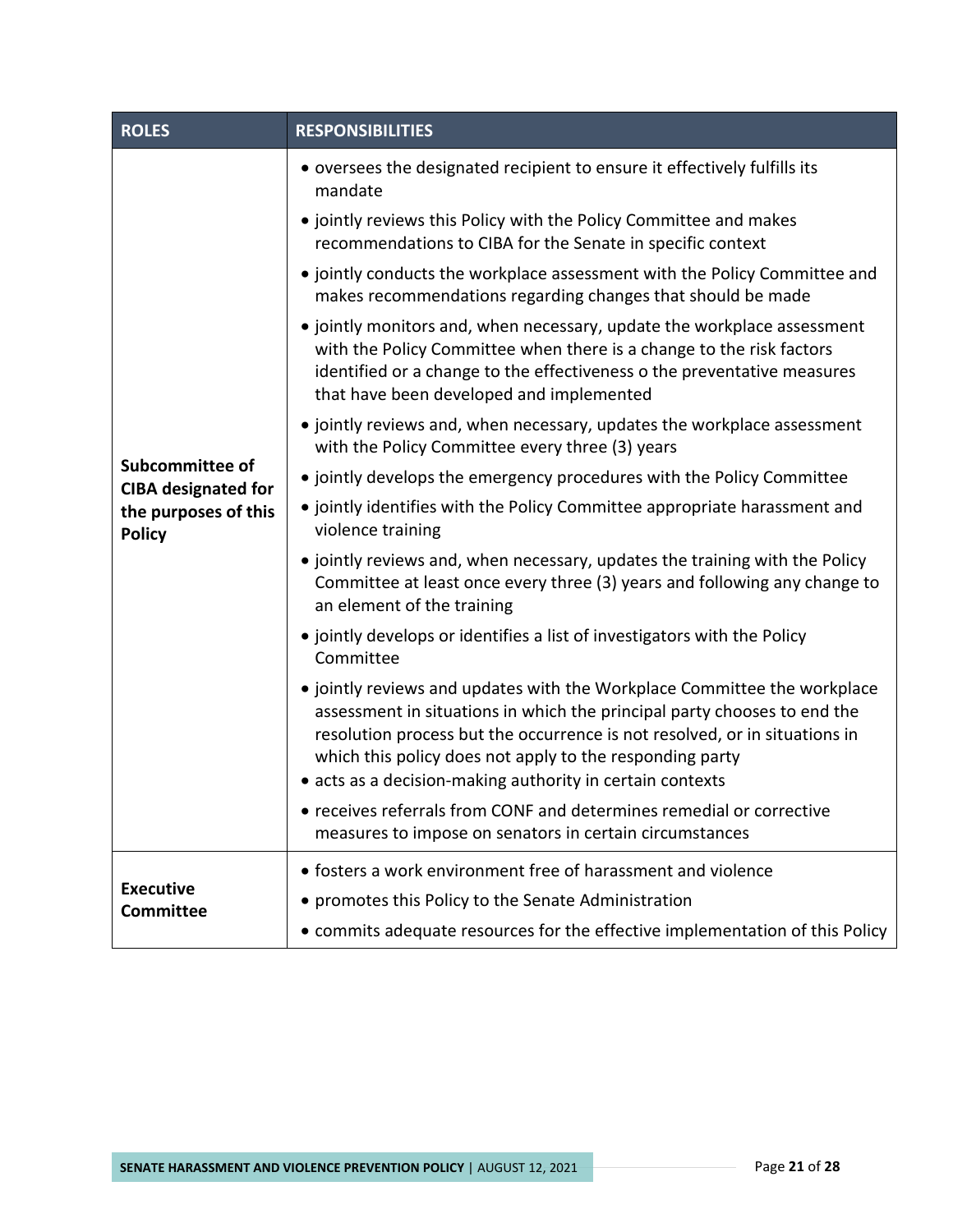| <b>ROLES</b>                   | <b>RESPONSIBILITIES</b>                                                                                                                                                                                                                                                                                                                                                                                                                                                                                                                                                                                                                                                                                                                                                                                                                                                                                                                                                                                                                                                                          |  |
|--------------------------------|--------------------------------------------------------------------------------------------------------------------------------------------------------------------------------------------------------------------------------------------------------------------------------------------------------------------------------------------------------------------------------------------------------------------------------------------------------------------------------------------------------------------------------------------------------------------------------------------------------------------------------------------------------------------------------------------------------------------------------------------------------------------------------------------------------------------------------------------------------------------------------------------------------------------------------------------------------------------------------------------------------------------------------------------------------------------------------------------------|--|
| <b>Designated</b><br>Recipient | • responds to all notices of an occurrence within seven (7) days of being<br>provided with the notice                                                                                                                                                                                                                                                                                                                                                                                                                                                                                                                                                                                                                                                                                                                                                                                                                                                                                                                                                                                            |  |
|                                | • initiates negotiated resolution with the principal party within forty-five (45)<br>days after the day on which notice of an occurrence is provided                                                                                                                                                                                                                                                                                                                                                                                                                                                                                                                                                                                                                                                                                                                                                                                                                                                                                                                                             |  |
|                                | • conducts a review of every notice of an occurrence with the principal party<br>against the definition of harassment and violence outlined in subsection<br>122(1) of the Canada Labour Code                                                                                                                                                                                                                                                                                                                                                                                                                                                                                                                                                                                                                                                                                                                                                                                                                                                                                                    |  |
|                                | • allows the principal and responding parties the option of participating in<br>conciliation if they both agree on who is to facilitate the conciliation                                                                                                                                                                                                                                                                                                                                                                                                                                                                                                                                                                                                                                                                                                                                                                                                                                                                                                                                         |  |
|                                | • provides notice of investigation to the principal and responding parties if<br>an investigation is requested by the principal party                                                                                                                                                                                                                                                                                                                                                                                                                                                                                                                                                                                                                                                                                                                                                                                                                                                                                                                                                            |  |
|                                | • ensures that a qualified investigator is selected to conduct the<br>investigation and that the investigator is not in a conflict of interest with<br>respect to the occurrence                                                                                                                                                                                                                                                                                                                                                                                                                                                                                                                                                                                                                                                                                                                                                                                                                                                                                                                 |  |
|                                | • ensures that the investigator is provided with all the information that is<br>relevant to the investigation                                                                                                                                                                                                                                                                                                                                                                                                                                                                                                                                                                                                                                                                                                                                                                                                                                                                                                                                                                                    |  |
|                                | • provides monthly status updates to the principal party and responding<br>party (when contacted) on the status of the resolution process                                                                                                                                                                                                                                                                                                                                                                                                                                                                                                                                                                                                                                                                                                                                                                                                                                                                                                                                                        |  |
|                                | • approves extensions to time limits set out in the resolution process if there<br>are extenuating circumstances                                                                                                                                                                                                                                                                                                                                                                                                                                                                                                                                                                                                                                                                                                                                                                                                                                                                                                                                                                                 |  |
| <b>Policy Committee</b>        | • jointly reviews this Policy with the subcommittee and makes<br>recommendations to CIBA in specific contexts<br>· jointly conducts the workplace assessment with the subcommittee and<br>makes recommendations regarding changes that should be made<br>• jointly monitors and, when necessary, updates the workplace assessment<br>with the subcommittee when there is a change to the risk factors identified<br>or a change to the effectiveness of the preventive measures that have<br>been developed and implemented<br>• jointly reviews and, when necessary, updates the workplace assessment<br>with the subcommittee every three (3) years<br>• jointly develops the emergency procedures with the subcommittee<br>• jointly identifies with the subcommittee appropriate harassment and<br>violence training<br>· jointly reviews and, when necessary, updates the training with the<br>subcommittee at least once every three (3) years and following any change<br>to an element of the training<br>· jointly develops or identifies a list of investigators with the subcommittee |  |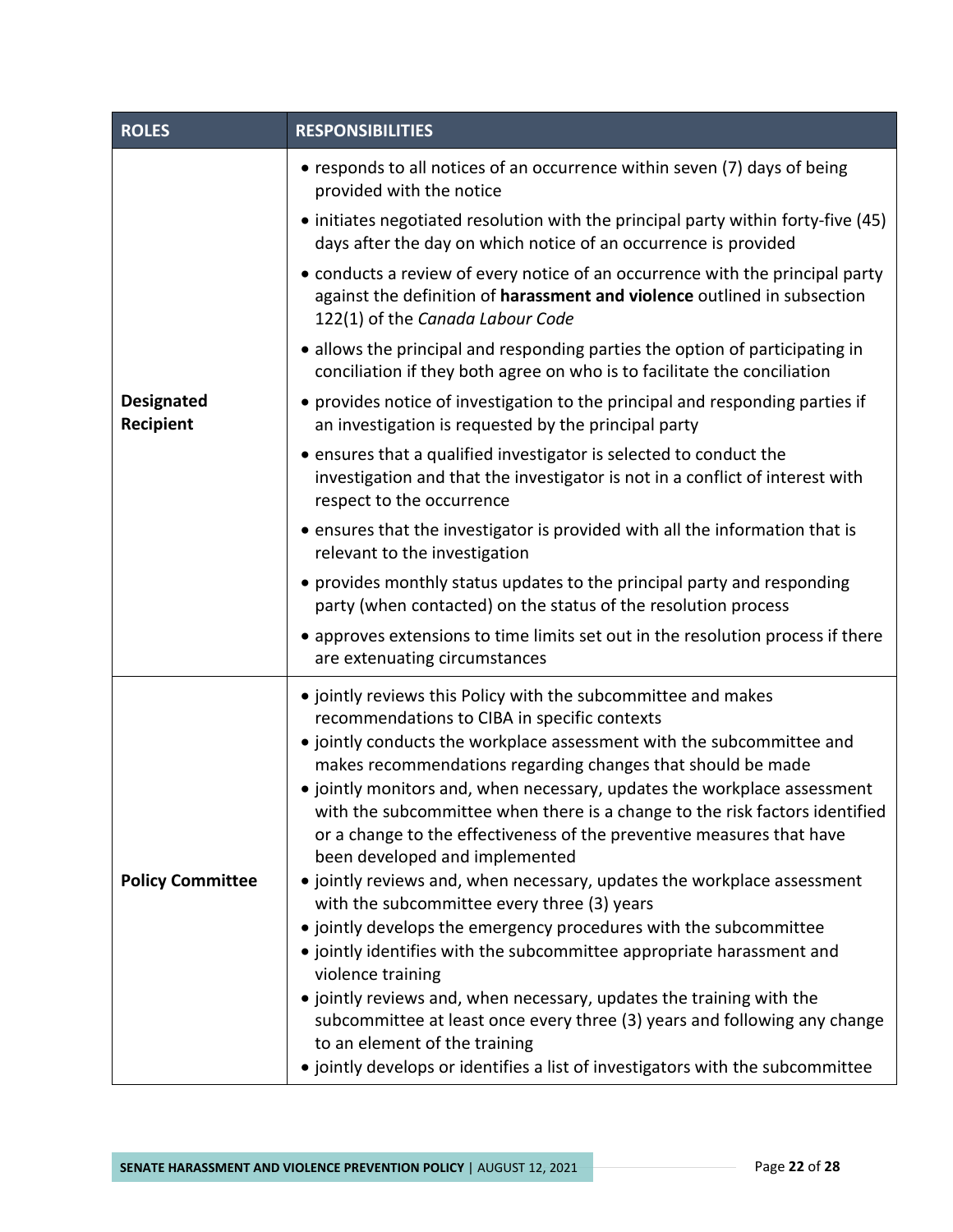| <b>ROLES</b>                                                                                                 | <b>RESPONSIBILITIES</b>                                                                                                                                                                                                                                                                                                                                                                                                                                                                                                                                                                                                                                                                                                                                                                                                 |  |
|--------------------------------------------------------------------------------------------------------------|-------------------------------------------------------------------------------------------------------------------------------------------------------------------------------------------------------------------------------------------------------------------------------------------------------------------------------------------------------------------------------------------------------------------------------------------------------------------------------------------------------------------------------------------------------------------------------------------------------------------------------------------------------------------------------------------------------------------------------------------------------------------------------------------------------------------------|--|
| Workplace<br>Committee                                                                                       | • jointly reviews and updates with the subcommittee the workplace<br>assessment in situations in which the principal party chooses to end the<br>resolution process but the occurrence is not resolved, or in situations in<br>which this policy does not apply to the responding party and refers the<br>results of the review and update to the Policy Committee if appropriate<br>• jointly determines with the appropriate decision-making authority which of<br>the recommendations from the investigator's summary report are<br>appropriate to implement                                                                                                                                                                                                                                                         |  |
| Leaders $-$<br>Senators,<br>Managers, and<br><b>Employees with</b><br><b>Supervisory</b><br><b>Functions</b> | • lead by example and act respectfully in dealings with employees and other<br>persons<br>• support and apply this Policy<br>• act promptly to resolve or to bring to the attention of the appropriate<br>authority any conduct about which they are aware that is incompatible<br>with this Policy, including allegations of reprisal<br>• act as a notified authority in certain contexts and implement (as applicable)<br>remedial, corrective, or disciplinary measures as determined by the                                                                                                                                                                                                                                                                                                                        |  |
|                                                                                                              | decision-making authority<br>• act as a decision-making authority in certain contexts<br>• forward any notice of an occurrence that they receive under this Policy to<br>the designated recipient                                                                                                                                                                                                                                                                                                                                                                                                                                                                                                                                                                                                                       |  |
| <b>Senators, Senate</b><br>Employees,<br>Independent<br>Contractors,<br>Students, Interns,<br>and Volunteers | • act at all times in a respectful manner in dealings with others and ensure<br>that their own conduct contributes to a culture of respect<br>• be familiar with this Policy<br>• if possible, inform persons whose conduct is offensive that their conduct is<br>objectionable and unwelcome and ask them to stop<br>• make every effort to resolve any situation in which they may feel<br>uncomfortable or offended as soon as it arises and before it escalates<br>• provide the designated recipient or, if they prefer, a supervisor with notice<br>of any occurrence to which they are subject or that they witness, in<br>accordance with this Policy<br>• adhere to confidentiality requirements, including by avoiding any informal<br>discussion of notices of an occurrence about which they have knowledge |  |
|                                                                                                              | • provide notice of an occurrence in a situation in which they witness or<br>experience harassment and violence<br>• cooperate in the resolution or investigation of notices of an occurrence.                                                                                                                                                                                                                                                                                                                                                                                                                                                                                                                                                                                                                          |  |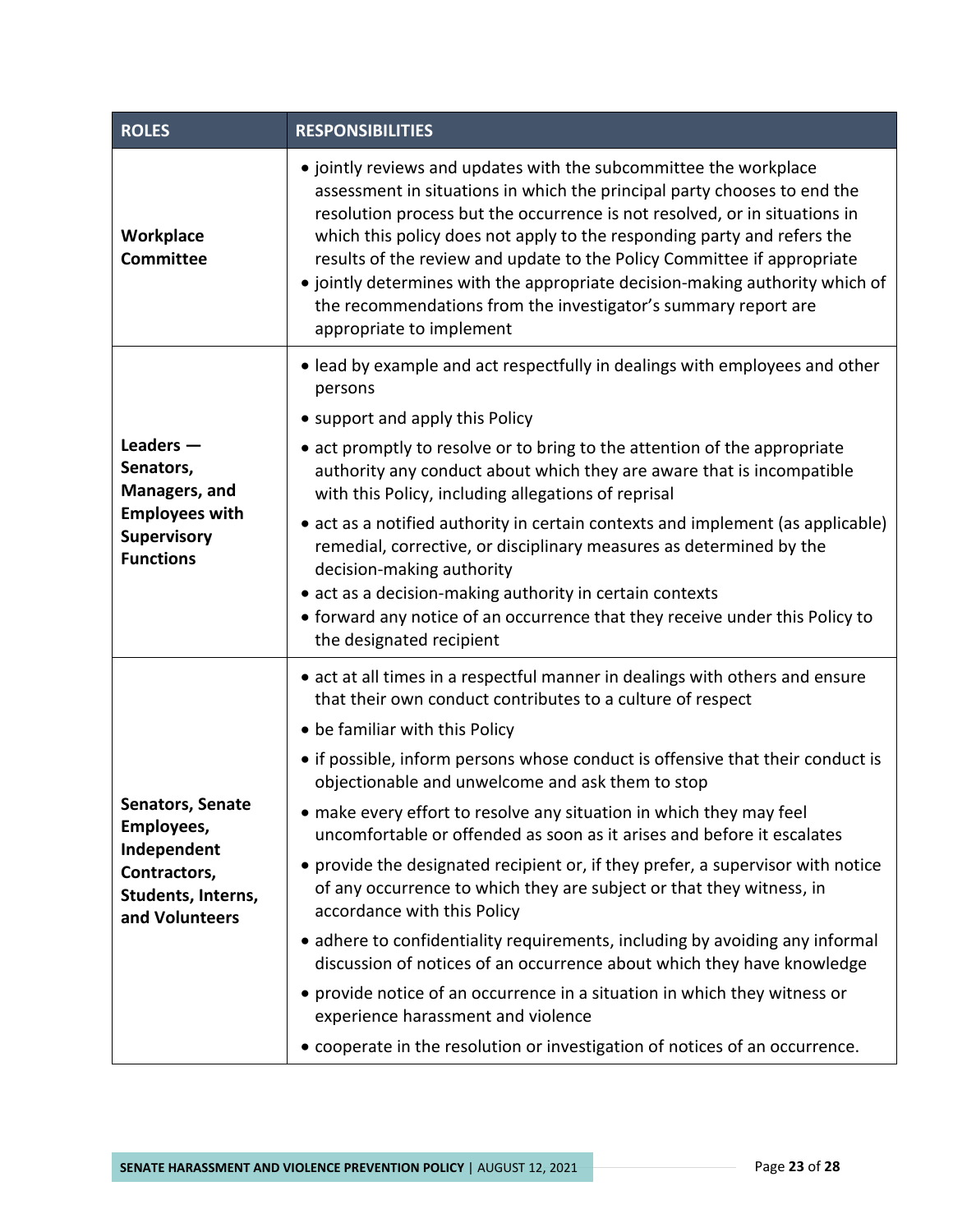| <b>ROLES</b>                                                                                              | <b>RESPONSIBILITIES</b>                                                                                                                                                                    |  |
|-----------------------------------------------------------------------------------------------------------|--------------------------------------------------------------------------------------------------------------------------------------------------------------------------------------------|--|
|                                                                                                           | • acts as a notified authority in certain contexts                                                                                                                                         |  |
|                                                                                                           | • provides advice to a decision-making authority regarding appropriate<br>remedial, corrective, or disciplinary measures, as needed                                                        |  |
|                                                                                                           | • confidentially provides contact information for employees, former<br>employees, or senators upon request by the designated recipient or the<br>investigator                              |  |
| <b>Chief Human</b>                                                                                        | • promotes harassment and violence prevention                                                                                                                                              |  |
| <b>Resources Officer</b>                                                                                  | • implements the mandatory anti-harassment and violence training program                                                                                                                   |  |
|                                                                                                           | • reports occurrences of harassment and violence that result in a fatality to<br>the Minister of Labour within twenty-four (24) hours of being notified of an<br>occurrence                |  |
|                                                                                                           | • provides the Minister of Labour with an annual report that aggregates data<br>on all occurrences of harassment and violence, as described in paragraph<br>36(d) of the Regulations       |  |
| <b>Corporate Security</b><br><b>Directorate</b>                                                           | • provides advice to the subcommittee and the Policy Committee, as<br>required, with respect to the emergency procedures                                                                   |  |
| Leader (or their<br>Designate) of a<br><b>Recognized Party or</b><br>Recognized<br>Parliamentary<br>Group | • acts as a notified authority in certain contexts                                                                                                                                         |  |
| <b>Witnesses</b>                                                                                          | • if comfortable, address inappropriate conduct with any person who<br>engages in it                                                                                                       |  |
|                                                                                                           | • offer support to a person who is being harassed and remind them of their<br>rights under this Policy                                                                                     |  |
|                                                                                                           | • may communicate concerns or report the problematic conduct themselves<br>to a person in authority that they trust, to the Human Resources<br>Directorate, or to the designated recipient |  |
|                                                                                                           | • provide notice of an occurrence in a situation in which they witness<br>harassment and violence                                                                                          |  |
| <b>Witnesses Involved</b>                                                                                 | • respect the confidentiality of a notice of an occurrence and the resolution                                                                                                              |  |
| in the Resolution of<br>a Notice of an                                                                    | process                                                                                                                                                                                    |  |
| <b>Occurrence</b>                                                                                         | • cooperate with the designated recipient and investigator                                                                                                                                 |  |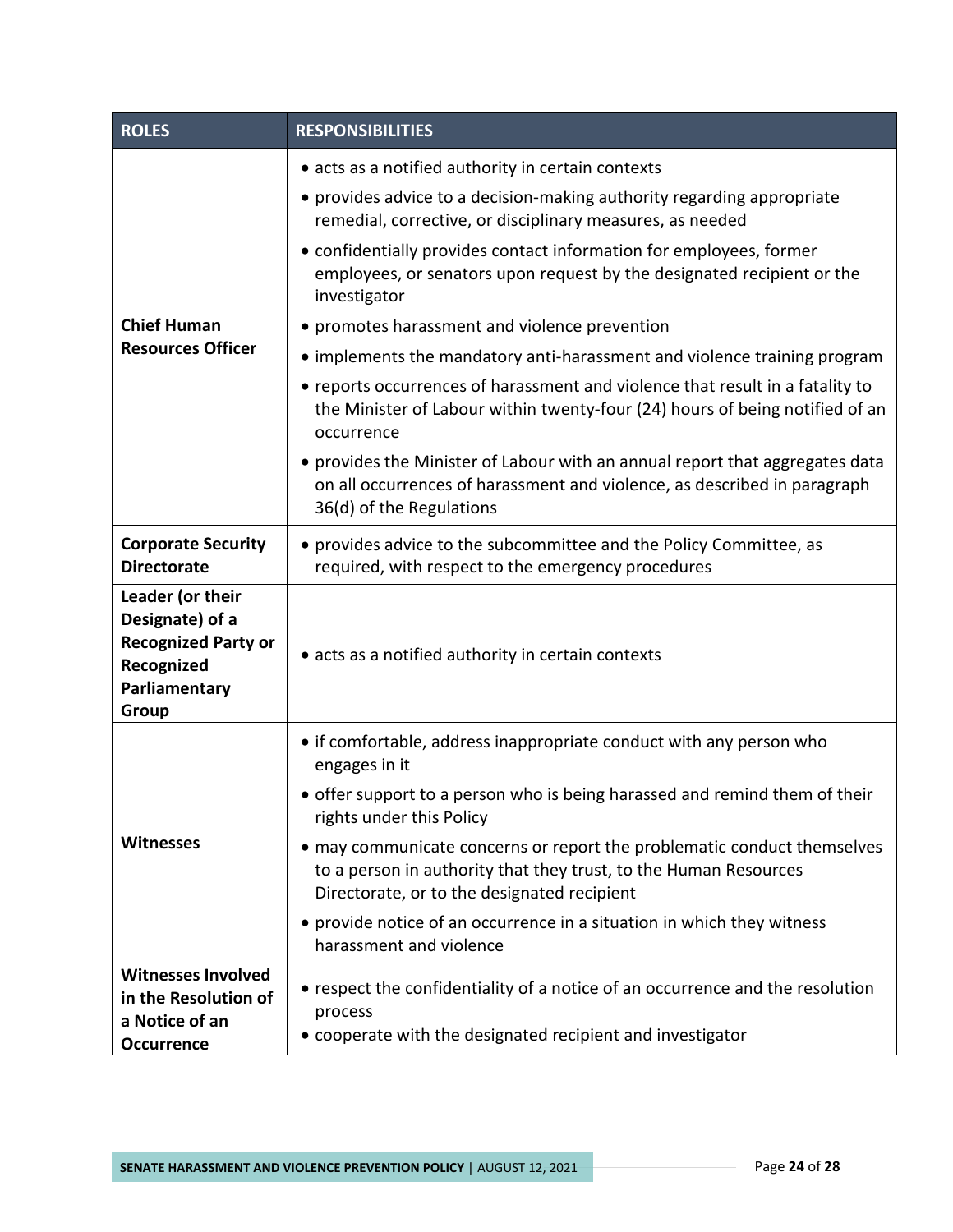| <b>ROLES</b>                                     | <b>RESPONSIBILITIES</b>                                                                                                                                                                                                  |
|--------------------------------------------------|--------------------------------------------------------------------------------------------------------------------------------------------------------------------------------------------------------------------------|
| Representatives<br>and Support<br><b>Persons</b> | • represent and/or accompany and assist a principal party, responding party,<br>or witness in matters related to this Policy<br>• respect the confidentiality of a notice of an occurrence and the resolution<br>process |

# <span id="page-27-0"></span>**5.0 ADMINISTRATION**

#### <span id="page-27-1"></span>**5.1 Enquiries**

For further information about this Policy, contact the Chief Human Resources Officer.

#### <span id="page-27-2"></span>**5.2 Review Schedule**

This Policy is subject to regular three-year (3-year) reviews, the first of which must occur within three (3) years following its adoption or earlier at the discretion of the subcommittee. This Policy is also to be reviewed following any changes to an element of this policy that is required under subsection 10(2) of the Regulations.

The review is to be conducted jointly by the subcommittee and the Policy Committee. The subcommittee and the Policy Committee will report to CIBA with respect to any recommended amendment to this Policy that results from a review.

#### <span id="page-27-3"></span>**5.3 Monitoring and Reporting**

To better assess the nature and extent of harassment and violence in the Senate workplace, to inform Policy review, and to ensure proper reporting to the Minister of Labour, the designated recipient will assist in monitoring the workplace by collecting and providing regular relevant statistical data regarding the notices of occurrence that it handles to the Chief Human Resources Officer for the subcommittee. This report will include

- a. the total number of occurrences;
- b. the number of occurrences that were related, respectively, to sexual harassment and violence and to non-sexual harassment and violence;
- c. the number of occurrences, if any, that resulted in the death of an employee;
- d. the number of occurrences, if known, that fell under each prohibited ground of discrimination set out in subsection 3(1) of the *Canadian Human Rights Act*;
- e. the locations where the occurrences took place, specifying the total number of occurrences that took place in each location;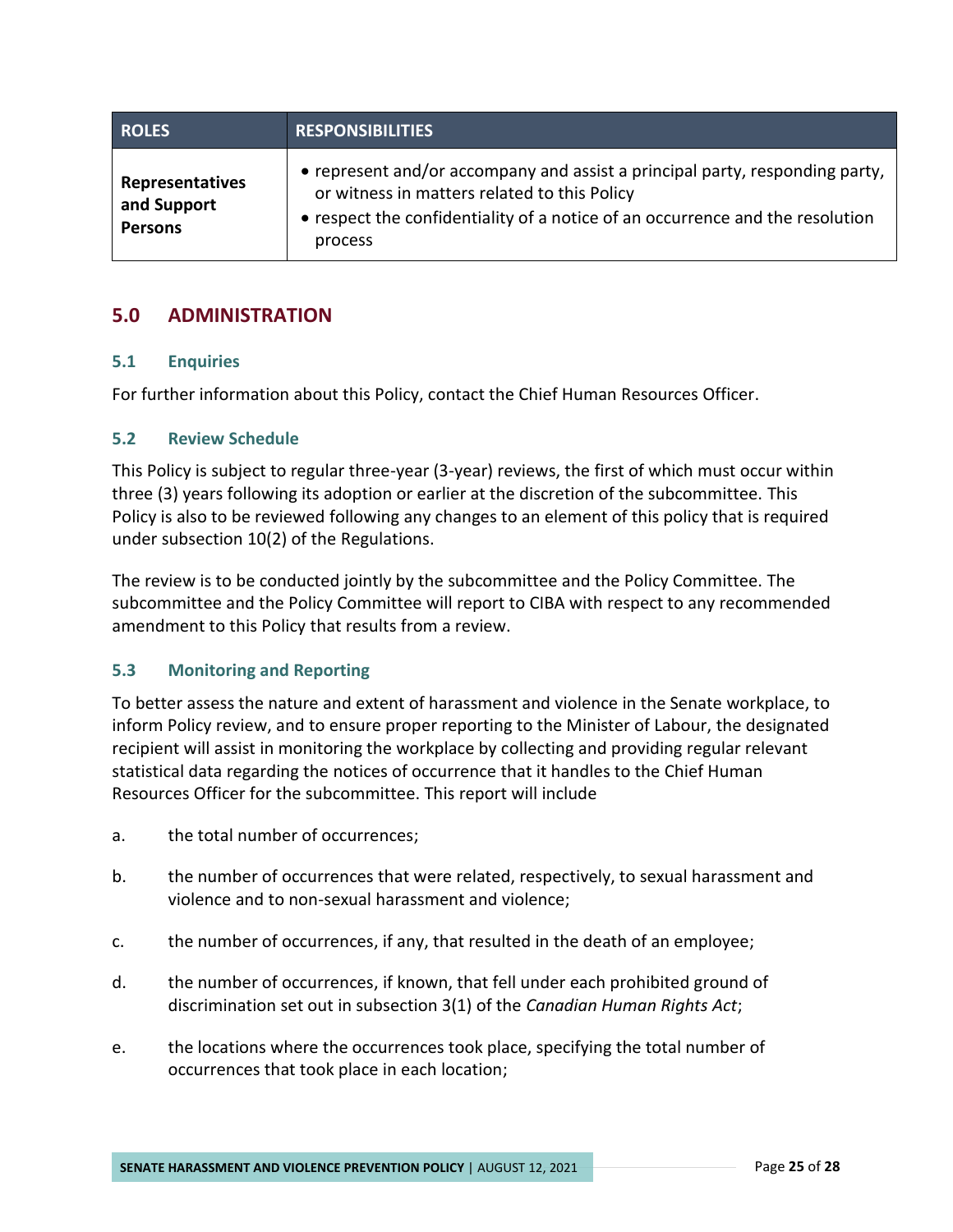- f. the types of professional relationships that existed between the principal and responding parties, specifying the total number for each type;
- g. the means set out in section 32 of the Regulations by which resolution processes were completed and, for each of those means, the number of occurrences involved; and
- h. the average time, expressed in months, that it took to complete the resolution process for an occurrence.

Based on their observations, the designated recipient may also make recommendations to the subcommittee for improvements to this Policy. The designated recipient may also suggest and managers may ask for — a targeted workplace assessment to be conducted in a specific area on an as-needed basis.

# <span id="page-28-0"></span>**6.0 REFERENCES**

*Canada Labour Code*

*Canadian Human Rights Act*

*Code of Conduct of the Senate Administration*

Collective agreements

*Ethics and Conflict of Interest Code for Senators*

*Parliamentary Employment and Staff Relations Act*

*Statement of Values and Ethics of the Senate Administration*

*Terms and Conditions of Unrepresented Employees within the Senate Administration*

*Work Place Harassment and Violence Prevention Regulations*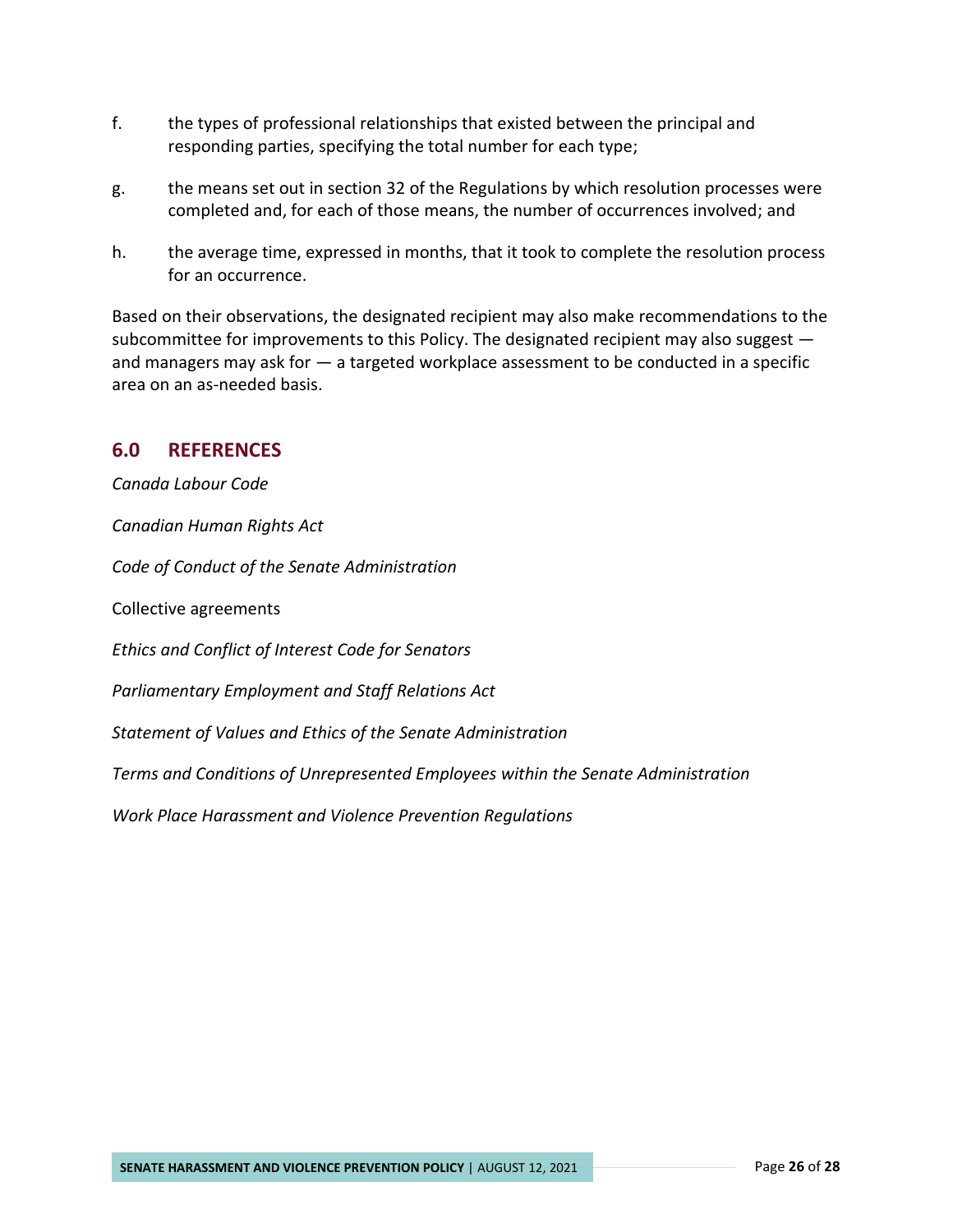# <span id="page-29-0"></span>**APPENDIX A – ADDRESSING INAPPROPRIATE OR UNWELCOME CONDUCT IN THE CONTEXT OF PARLIAMENTARY PROCEEDINGS**

This Policy does not apply to conduct that forms part of parliamentary proceedings; however, senators, Senate employees and witnesses are expected to refrain from conduct prohibited by this Policy at all times. Parliamentary procedures and practices are available to senators who wish to raise concerns about their colleagues' conduct. While only senators may use parliamentary procedures and practices to raise concerns during proceedings, they may do so on behalf of others or in relation to conduct that was directed at a person who is not a senator. To this end, persons impacted by a senator's conduct during proceedings may approach a senator to raise the matter through parliamentary channels.

Senators have a responsibility to maintain order and decorum and should bring any concerns about conduct to the attention of the Speaker of the Senate or a committee chair, as the case may be. To that end, the information below reflects parliamentary procedures and practices as understood at the time of this Policy's adoption – it may be superseded by an evolution in Senate practices or modifications to the *Rules of the Senate*.

#### **Conduct in the Senate Chamber**

If a senator feels that inappropriate or unwelcome conduct has occurred in the context of a proceeding in the Senate Chamber, they may raise a point of order or a question of privilege under certain conditions, depending on the nature of the concern. If necessary, the Speaker will determine if a *prima facie* (at first glance) question of privilege has been established. This decision is subject to appeal to the Senate.

The Senate may also seek to address the conduct of senators through its decisions on motions. These could include the decision to impose a disciplinary sanction on a senator or to ask a committee to consider particular conduct and make recommendations for the Senate's consideration.

#### **Conduct in Committee**

If a senator feels that they have or someone else has experienced inappropriate or unwelcome conduct – including harassment and violence – in the context of a committee proceeding, they may raise a point of order. The committee may consider the matter, the chair can rule, subject to appeal to the committee. As noted earlier, issues of order relating to committee should be dealt with in committee and are not typically raised in the Senate. It should be noted that committees elect their chairs and may elect a new chair at any time, including if they have concerns with their chair's conduct.

Depending on the nature of the concern – if it involved a violation of privilege – a senator could raise the matter as a question of privilege in the Senate. There may be other procedural options to also address certain conduct concerns.